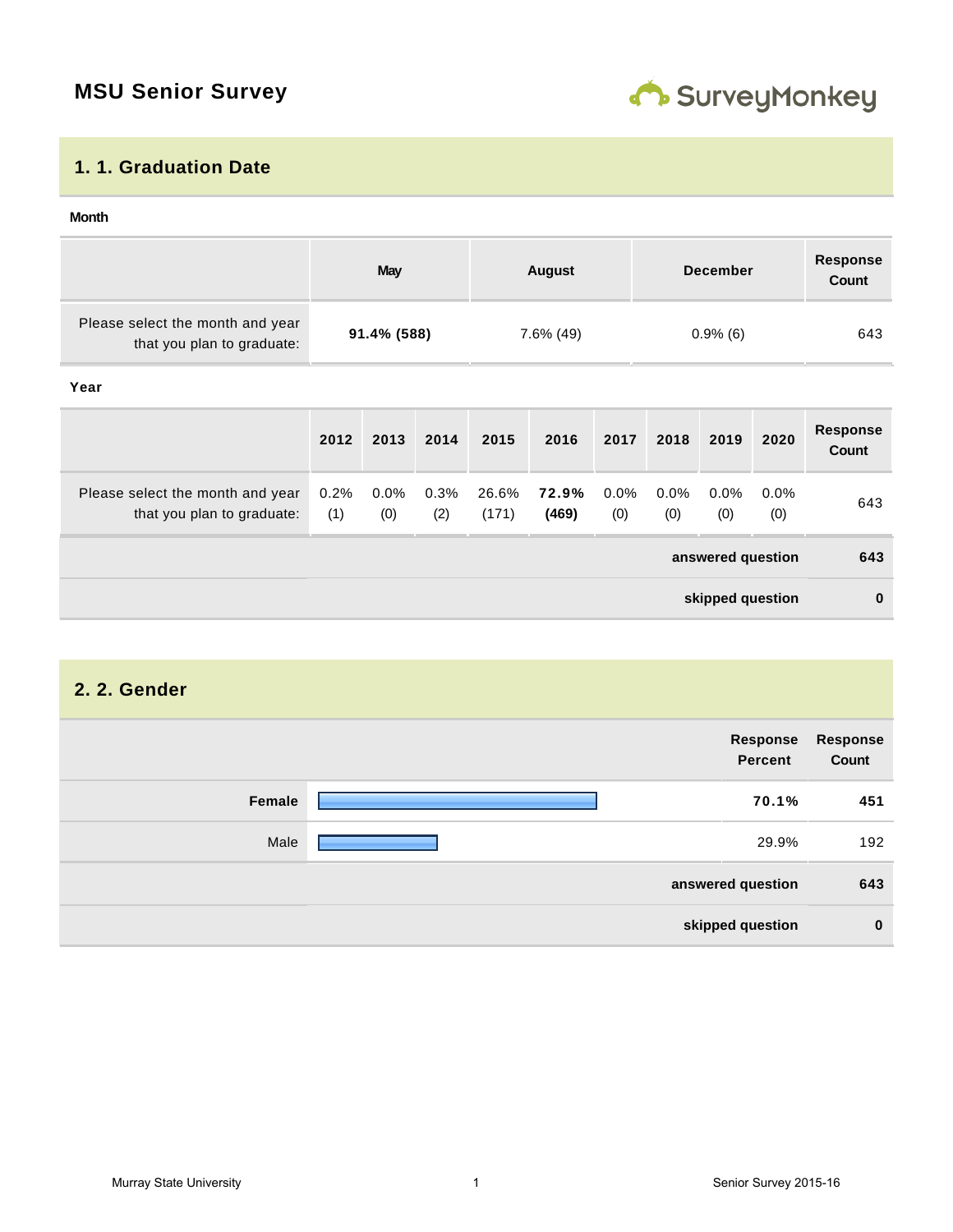## **3. 3. Ethnic Background**

|                                           | <b>Response</b><br>Percent | <b>Response</b><br>Count |
|-------------------------------------------|----------------------------|--------------------------|
| White                                     | 90.0%                      | 579                      |
| Black/African-American                    | 5.0%<br><b>STEP</b>        | 32                       |
| Asian                                     | П<br>2.3%                  | 15                       |
| Hispanic/Latino                           | $\blacksquare$<br>1.1%     | $\overline{7}$           |
| American Indian/Alaskan Native            | 0.0%                       | $\mathbf 0$              |
| Native Hawaiian/Other Pacific<br>Islander | 0.2%<br>ш                  | 1                        |
| Two or more races                         | $\blacksquare$<br>1.4%     | $9\,$                    |
|                                           | answered question          | 643                      |
|                                           | skipped question           | $\bf{0}$                 |

## **4. 4. Are you a U.S. citizen?**

| Response<br>Count | Response<br><b>Percent</b> |            |
|-------------------|----------------------------|------------|
| 627               | 97.7%                      | <b>Yes</b> |
| 15                | П<br>2.3%                  | No         |
| 642               | answered question          |            |
|                   | skipped question           |            |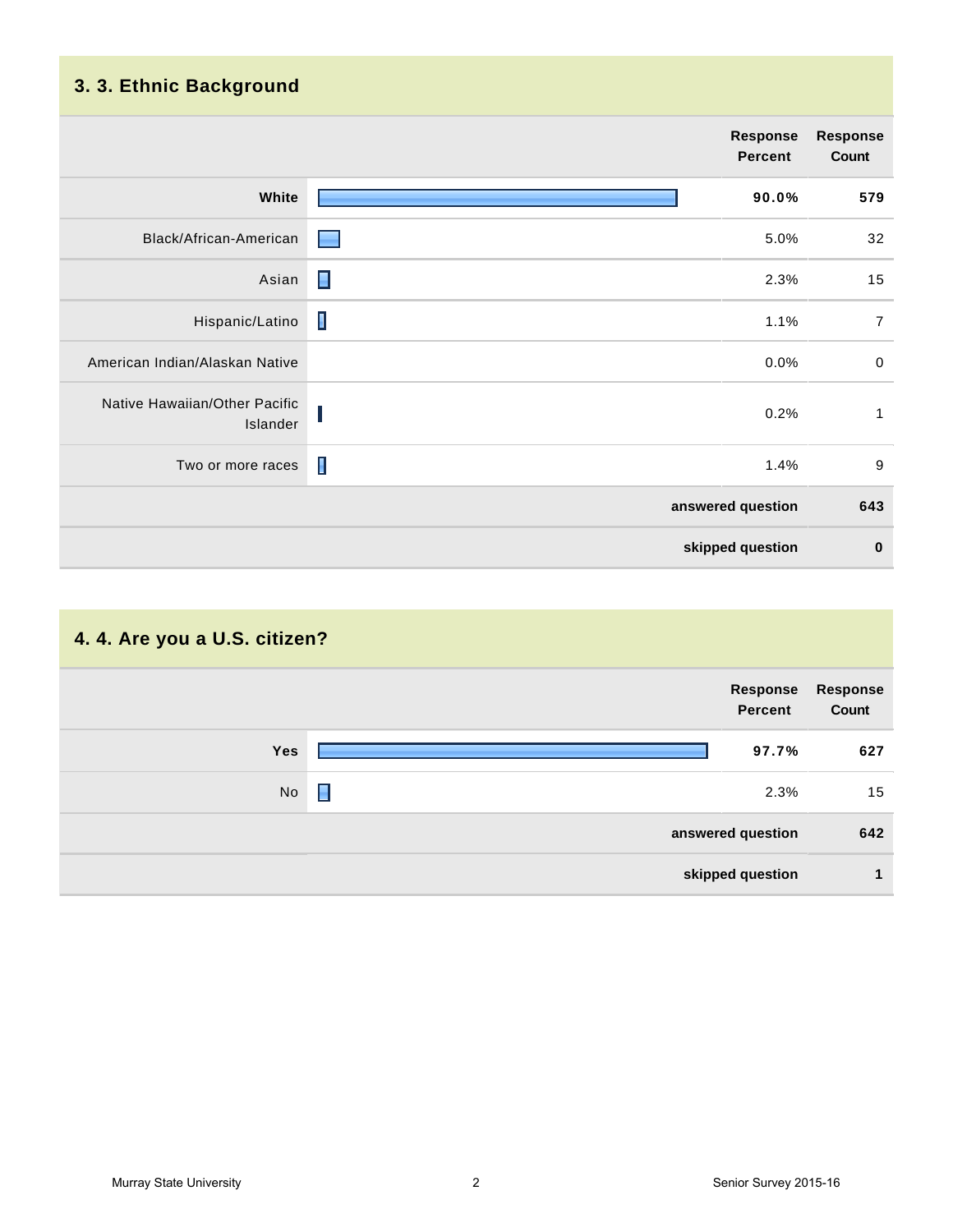| 5.5. What is your residency classification at MSU? |                            |                                 |
|----------------------------------------------------|----------------------------|---------------------------------|
|                                                    | Response<br><b>Percent</b> | <b>Response</b><br><b>Count</b> |
| In-state                                           | 71.0%                      | 456                             |
| Out-of-state                                       | 27.3%                      | 175                             |
| International                                      | П<br>1.7%                  | 11                              |
|                                                    | answered question          | 642                             |
|                                                    | skipped question           | 1                               |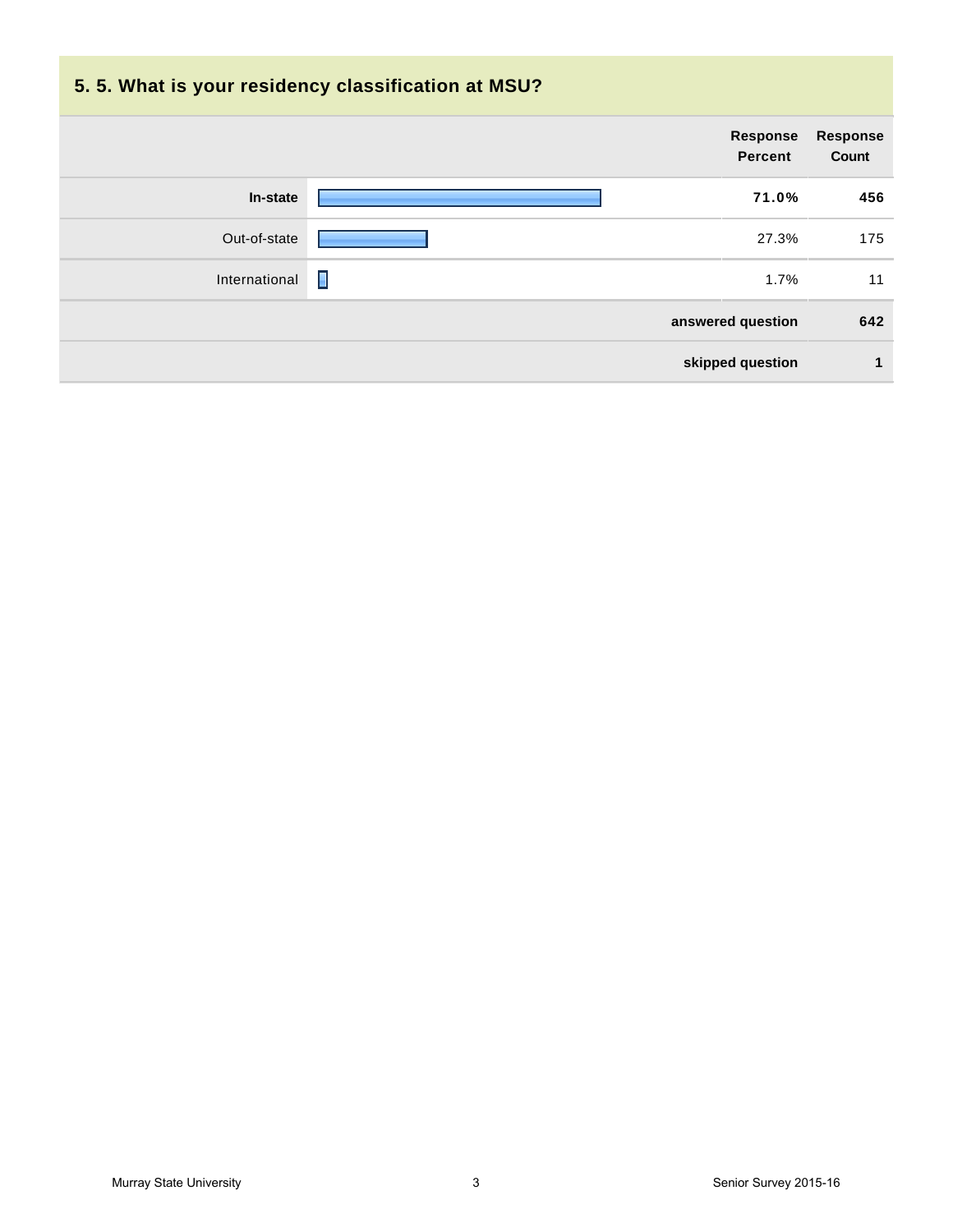| 5.5. What is your residency classification at MSU? |     |
|----------------------------------------------------|-----|
| answered question                                  | 642 |
| skipped question                                   |     |
|                                                    |     |

## **6. 6. Age**

| <b>Response</b><br>Count | <b>Response</b><br><b>Percent</b> |               |
|--------------------------|-----------------------------------|---------------|
| 528                      | 82.4%                             | 24 or younger |
| 66                       | 10.3%                             | 25-34         |
| 24                       | $\blacksquare$<br>3.7%            | $35 - 44$     |
| 23                       | $\blacksquare$<br>3.6%            | 45 or older   |
| 641                      | answered question                 |               |
| $\overline{2}$           | skipped question                  |               |

## **7. 7. Has either of your parents received a bachelor's degree?**

| <b>Response</b><br>Count | Response<br><b>Percent</b> |            |
|--------------------------|----------------------------|------------|
| 342                      | 53.5%                      | <b>Yes</b> |
| 297                      | 46.5%                      | No         |
| 639                      | answered question          |            |
| 4                        | skipped question           |            |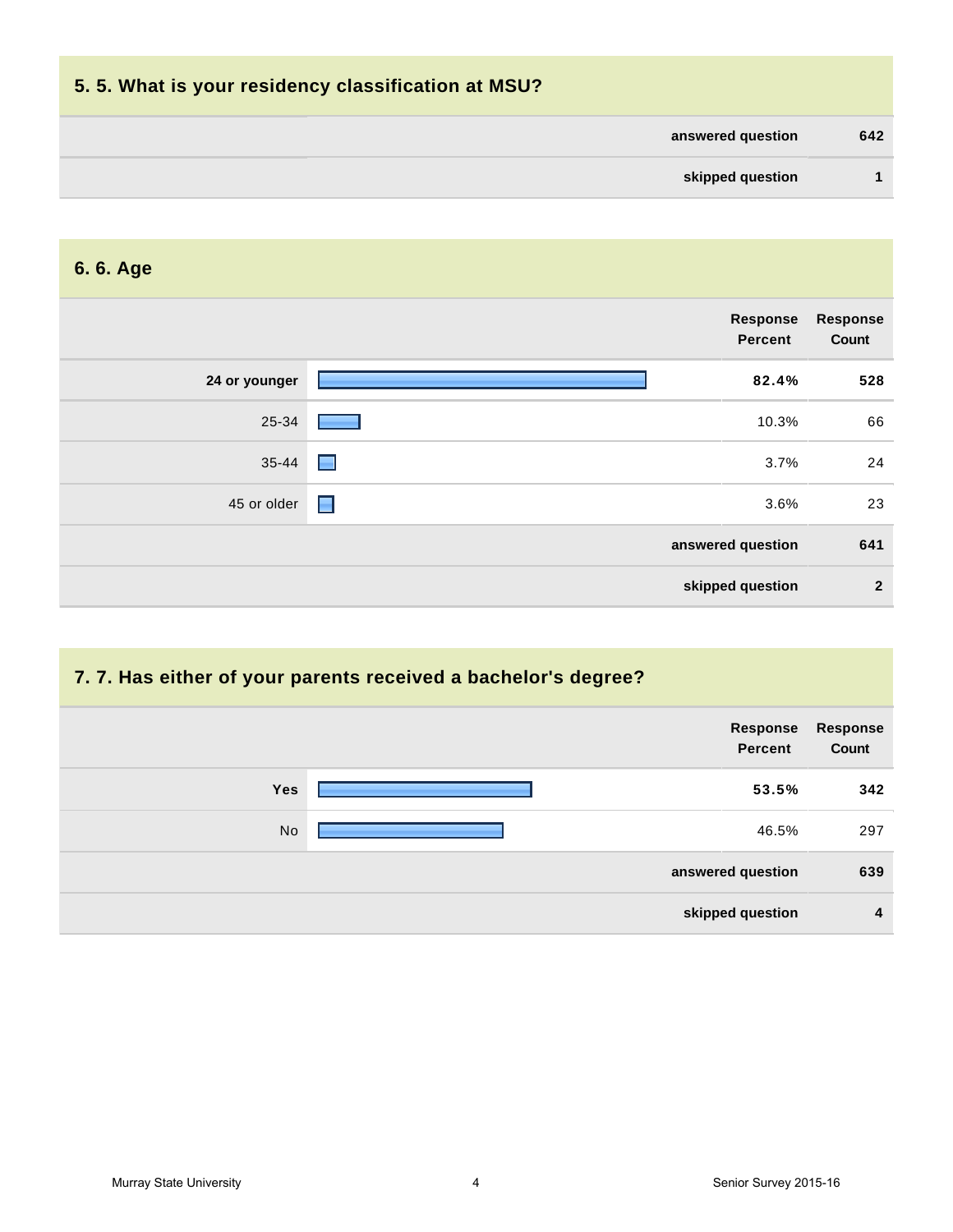#### **8. 8. Has either of your parents received a degree from MSU?**



| 9.9. What was your original entry status to MSU?    |                                   |                          |
|-----------------------------------------------------|-----------------------------------|--------------------------|
|                                                     | <b>Response</b><br><b>Percent</b> | <b>Response</b><br>Count |
| <b>Freshman</b>                                     | 66.7%                             | 428                      |
| Transfer from community<br>college/technical school | 22.3%                             | 143                      |
| Transfer from 4-yr institution                      | 11.1%                             | 71                       |
|                                                     | answered question                 | 642                      |
|                                                     | skipped question                  | 1                        |

## **10. 10. How many credits were transferred? answered question 210 skipped question 433 Response Percent Response Count** 12 or fewer **10 or fewer 10 or fewer 10** or fewer 10 or fewer 10 or fewer 10 or fewer 10 or fewer 10 or fewer 10 13-30 18.6% 39 31-60 29.5% 62 **Over 60 47.1% 99**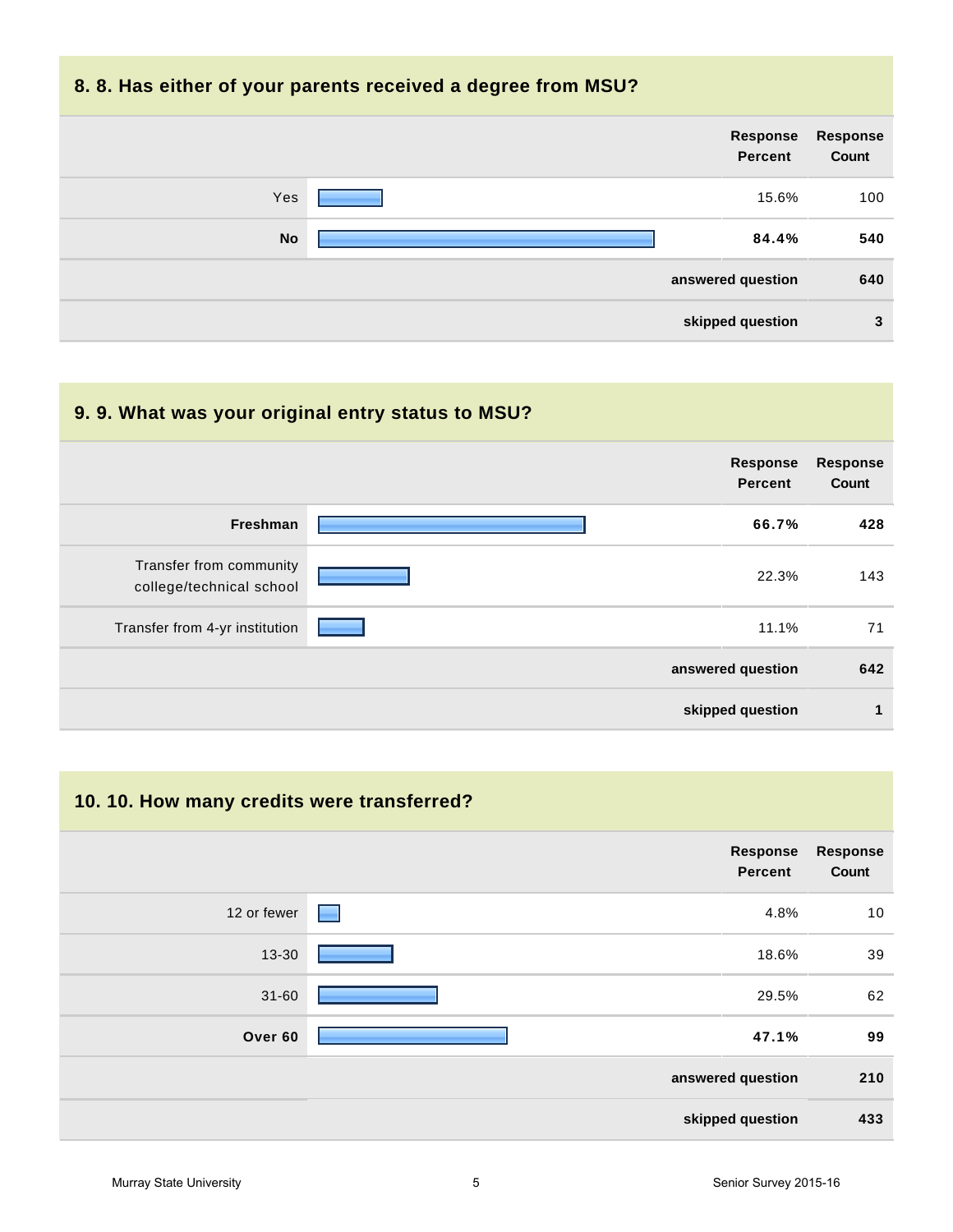## **11. 11. Approximately what percent of your University Studies (general education) classes did you take at MSU?**

|           | Response<br><b>Percent</b> | <b>Response</b><br>Count |
|-----------|----------------------------|--------------------------|
| Under 25% | 47.9%                      | 101                      |
| 25-49%    | 20.4%                      | 43                       |
| 50-74%    | 20.4%                      | 43                       |
| 75-100%   | 11.4%                      | 24                       |
|           | answered question          | 211                      |
|           | skipped question           | 432                      |

### **12. 12. What has been your attendance status at MSU?**

|                            | Response<br>Percent | Response<br>Count |
|----------------------------|---------------------|-------------------|
| <b>Primarily full-time</b> | 95.4%               | 608               |
| Primarily part-time        | 4.6%<br>E           | 29                |
|                            | answered question   | 637               |
|                            | skipped question    | 6                 |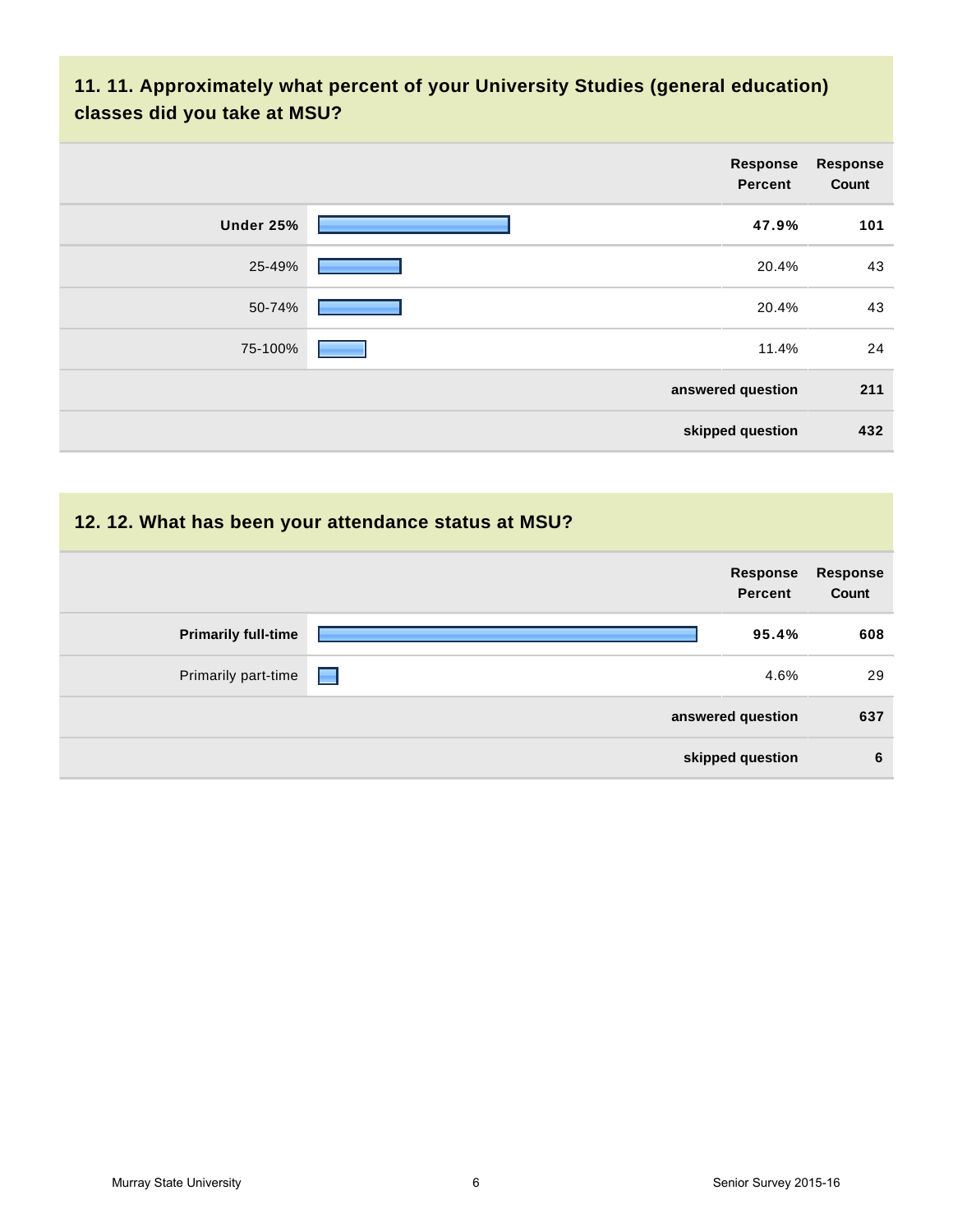| 13. 13. In which Residential College are you a member? |                                   |                   |
|--------------------------------------------------------|-----------------------------------|-------------------|
|                                                        | <b>Response</b><br><b>Percent</b> | Response<br>Count |
| Do not know                                            | 7.9%                              | 50                |
| <b>Clark College</b>                                   | 12.1%                             | 77                |
| Elizabeth College                                      | 14.3%                             | 91                |
| Franklin-Springer Colleges                             | 10.2%                             | 65                |
| <b>Hart College</b>                                    | 16.1%                             | 102               |
| <b>Hester College</b>                                  | 7.9%                              | 50                |
| <b>Regents College</b>                                 | 9.0%                              | 57                |
| <b>Richmond College</b>                                | 13.1%                             | 83                |
| <b>White College</b>                                   | 9.4%                              | 60                |
|                                                        | answered question                 | 635               |
|                                                        | skipped question                  | $\bf8$            |

#### **13. 13. In which Residential College are you a member?**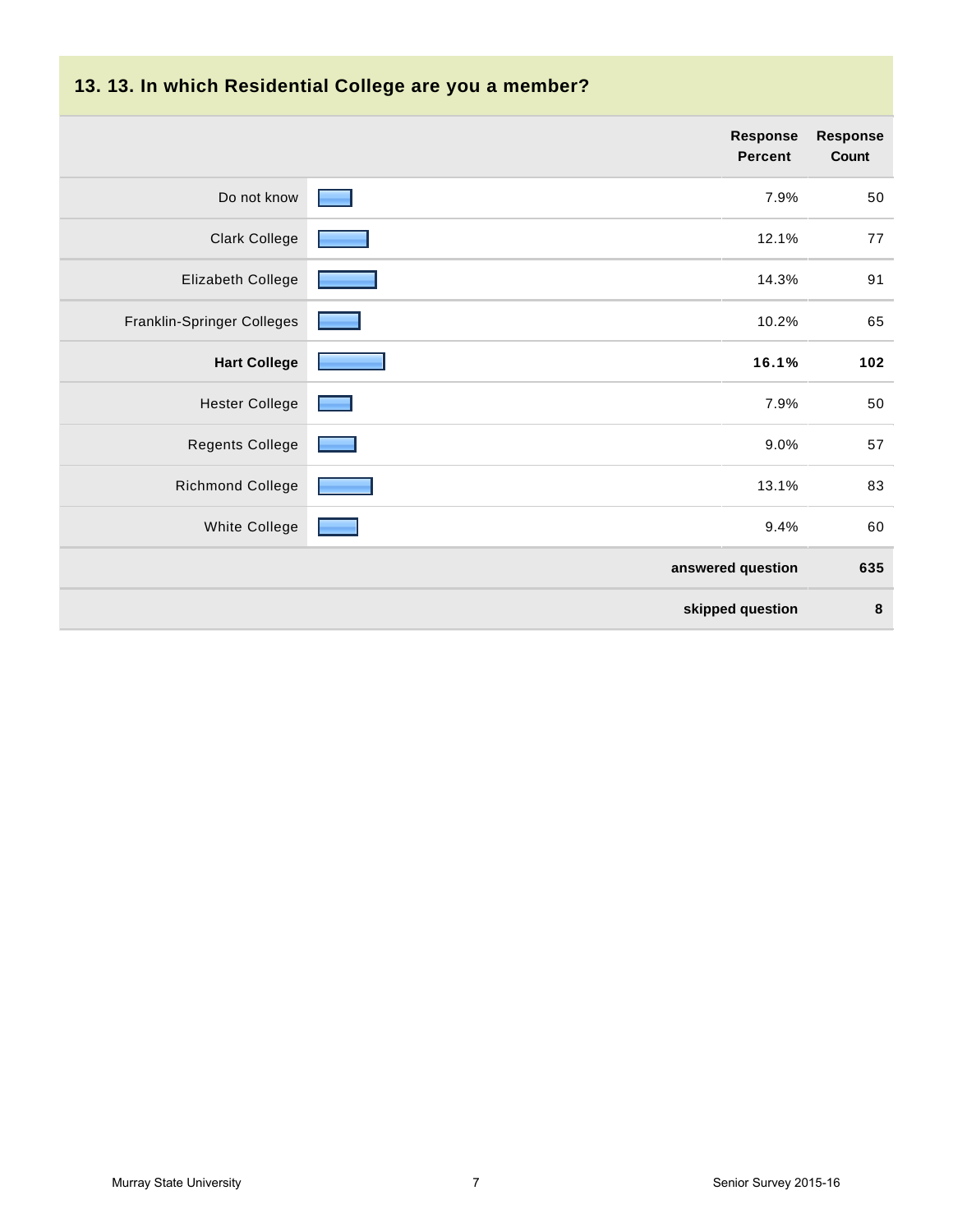| 13. 13. In which Residential College are you a member? |     |
|--------------------------------------------------------|-----|
| answered question                                      | 635 |
| skipped question                                       | -8  |
|                                                        |     |

## **14. 14. Have you ever received any type of Financial Aid while at MSU? (scholarships, grants, work-study, etc.)**

|     | Response<br><b>Percent</b> | Response<br>Count |
|-----|----------------------------|-------------------|
| Yes | 84.6%                      | 539               |
| No  | 15.4%                      | 98                |
|     | answered question          | 637               |
|     | skipped question           | 6                 |

## **15. 15. How many years will it take you to complete your degree from the point of your initial enrollment in college (including any time at a previous institution)?**

|               | <b>Response</b><br>Percent                | Response<br>Count |
|---------------|-------------------------------------------|-------------------|
| Two           | $\blacksquare$<br>3.6%                    | 23                |
| Three         | 7.1%                                      | 45                |
| Four          | 57.1%                                     | 362               |
| Five          | 19.4%                                     | 123               |
| Six           | 5.8%<br>e e                               | 37                |
| More than six | 6.9%<br><b>Contract Contract Contract</b> | 44                |
|               | answered question                         | 634               |
|               | skipped question                          | $\boldsymbol{9}$  |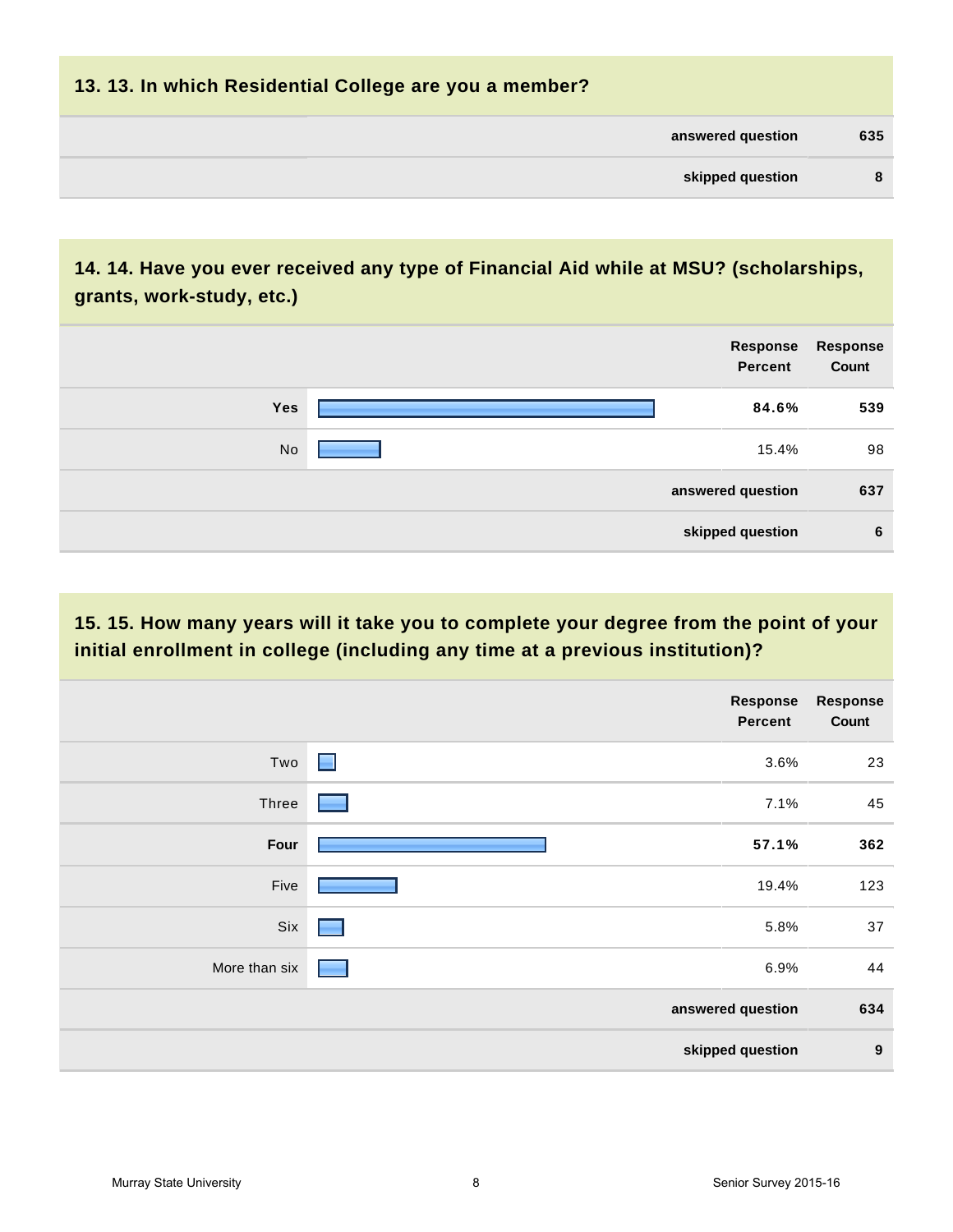| 16. 16. In what range does your grade point average fall? |                                   |                          |  |
|-----------------------------------------------------------|-----------------------------------|--------------------------|--|
|                                                           | <b>Response</b><br><b>Percent</b> | <b>Response</b><br>Count |  |
| Less than 2.00                                            | 0.0%                              | $\mathbf 0$              |  |
| 2.00-2.50                                                 | 3.9%<br>ш                         | 25                       |  |
| 2.51-3.00                                                 | 18.1%                             | 115                      |  |
| $3.01 - 3.50$                                             | 39.1%                             | 249                      |  |
| $3.51 - 4.00$                                             | 38.9%                             | 248                      |  |
|                                                           | answered question                 | 637                      |  |
|                                                           | skipped question                  | 6                        |  |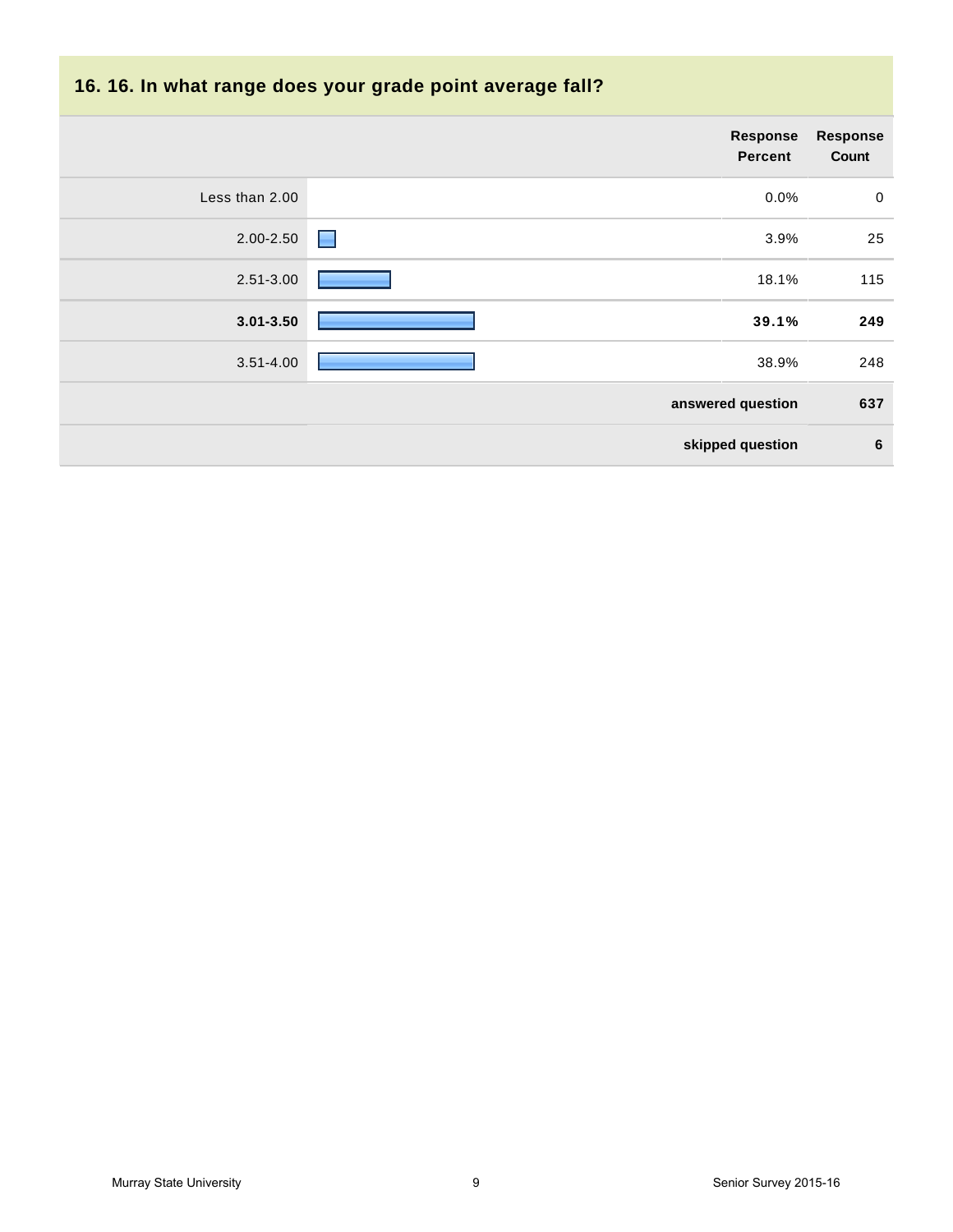|                                                          | <b>Response</b><br><b>Percent</b> | Response<br><b>Count</b>  |
|----------------------------------------------------------|-----------------------------------|---------------------------|
| Accounting                                               | $\blacksquare$<br>3.3%            | 21                        |
| Advertising                                              | $\blacksquare$<br>1.1%            | $\overline{7}$            |
| Agricultural Science & Technology<br>(associate's)       | 0.5%<br>U                         | $\ensuremath{\mathsf{3}}$ |
| Agricultural Science (bachelor's)                        | 6.6%                              | 42                        |
| Animal Technology/Animal-Equine                          | П<br>1.6%                         | 10                        |
| Animal Technology/Vet Tech,<br>Pre-Vet                   | 4.3%                              | 27                        |
| <b>Applied Physics</b>                                   | 0.0%                              | $\,0\,$                   |
| Art                                                      | $\mathbf I$<br>0.9%               | $\,6\,$                   |
| <b>Athletic Training</b>                                 | ı<br>0.3%                         | $\sqrt{2}$                |
| Biology                                                  | $\blacksquare$<br>3.8%            | 24                        |
| <b>Business Administration</b><br>(associate's)          | 0.2%                              | $\mathbf{1}$              |
| <b>Business Administration</b><br>(bachelor's)           | 4.3%                              | 27                        |
| <b>Career &amp; Technical Education</b><br>(associate's) | 0.0%                              | $\pmb{0}$                 |
| Career & Technical Education<br>(bachelor's)             | 0.3%                              | $\overline{c}$            |
| Chemistry                                                | $\blacksquare$<br>1.3%            | $\, 8$                    |
| <b>Civil Engineering Technology</b><br>(associate's)     | 0.2%                              | $\mathbf{1}$              |
|                                                          | answered question                 | 633                       |
|                                                          | skipped question                  | 10                        |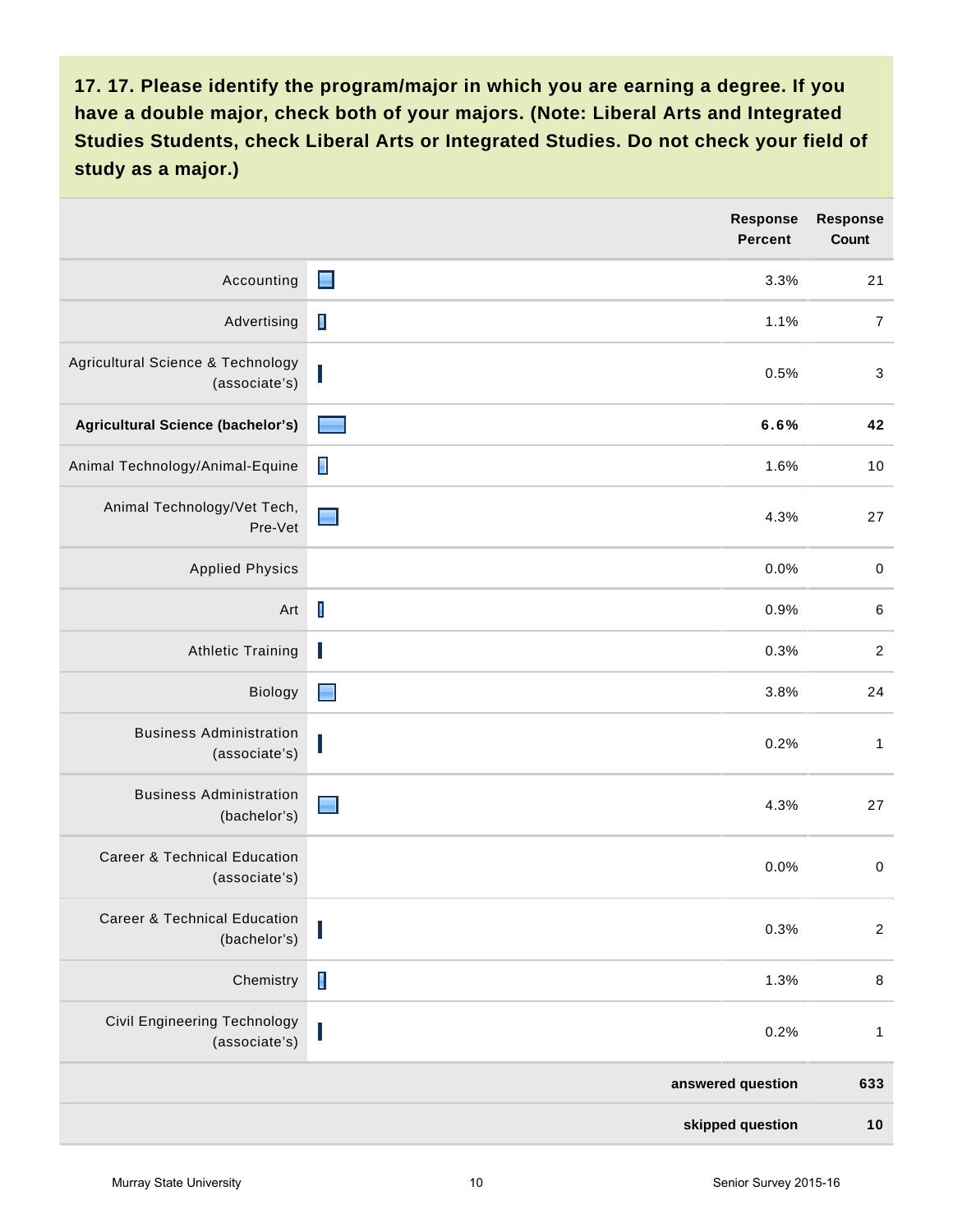| <b>Civil Engineering Technology</b><br>(bachelor's) | $\mathsf I$    | 0.9%              | $\,6\,$                  |
|-----------------------------------------------------|----------------|-------------------|--------------------------|
| <b>Communication Disorders</b>                      | ■              | 3.9%              | 25                       |
| <b>Community Health</b>                             | I              | 0.2%              | $\mathbf{1}$             |
| <b>Computer Information Systems</b>                 | L              | 0.5%              | 3                        |
| <b>Computer Science</b>                             | $\blacksquare$ | 1.6%              | 10                       |
| Creative Writing (BFA)                              |                | 0.0%              | $\,0\,$                  |
| <b>Criminal Justice</b>                             | $\blacksquare$ | 1.4%              | $9\,$                    |
| Economics                                           | $\mathbf I$    | 0.6%              | $\overline{4}$           |
| <b>Electromechanical Engineering</b><br>Technology  |                | 0.2%              | $\mathbf{1}$             |
| <b>Elementary School Education</b>                  | ▀              | 4.4%              | 28                       |
| <b>Engineering Graphics &amp; Design</b>            | I              | 0.5%              | $\mathbf{3}$             |
| <b>Engineering Physics</b>                          | П              | 1.3%              | $\, 8$                   |
| English                                             | П              | 1.6%              | 10                       |
| English Education (TESOL)                           | ı              | 0.3%              | $\overline{2}$           |
| <b>Exercise Science</b>                             | Н              | 3.6%              | 23                       |
| Finance                                             | $\blacksquare$ | 2.1%              | 13                       |
| French                                              | Ι              | 0.2%              | $\mathbf{1}$             |
| General Studies (associate's)                       |                | 0.0%              | $\pmb{0}$                |
| Geosciences                                         | $\mathsf I$    | 0.6%              | $\overline{\mathcal{A}}$ |
| German                                              |                | 0.0%              | $\pmb{0}$                |
|                                                     |                | answered question | 633                      |
|                                                     |                | skipped question  | 10                       |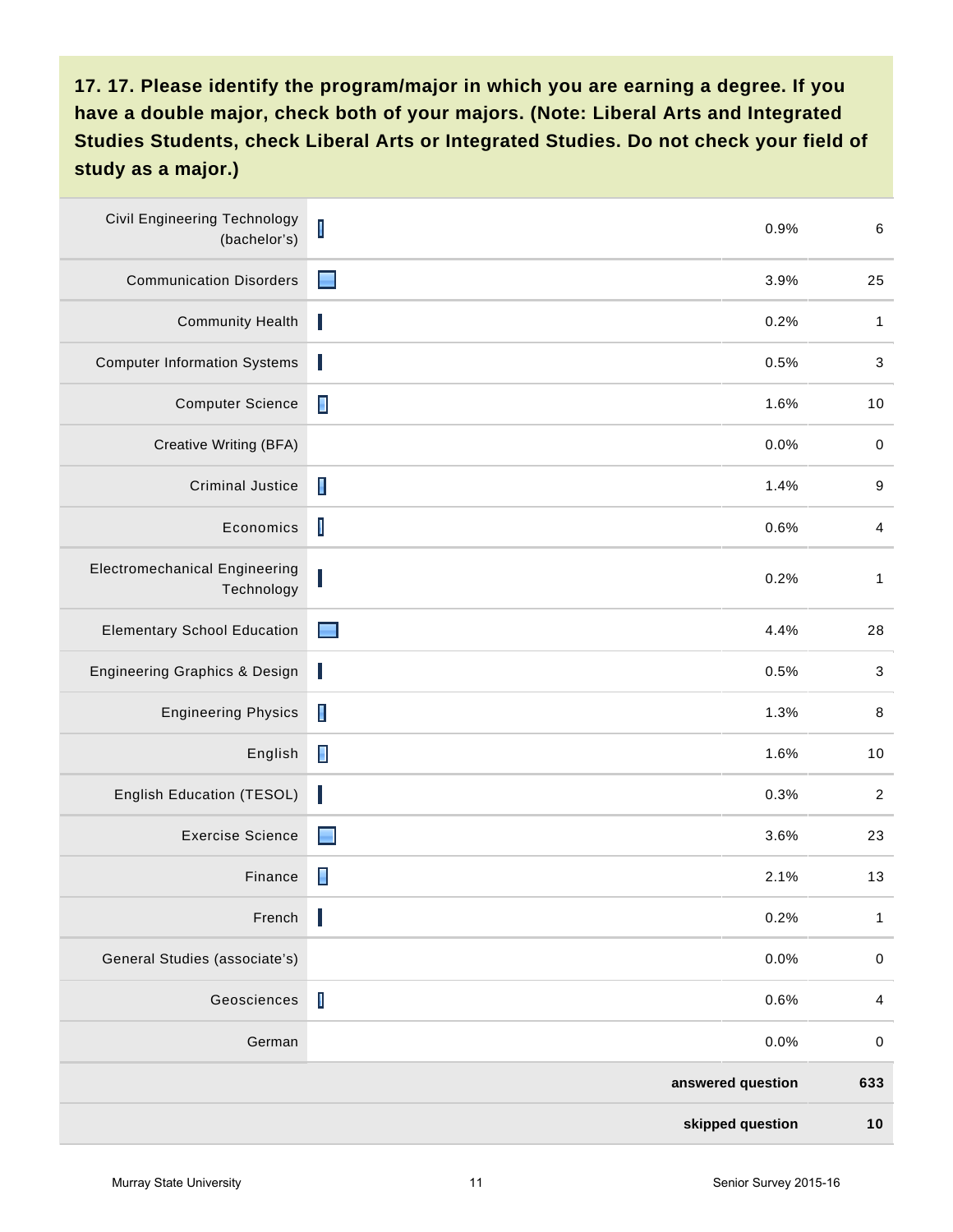| <b>Graphic Communications Media</b>            | ı              | 0.5%              | $\ensuremath{\mathsf{3}}$ |
|------------------------------------------------|----------------|-------------------|---------------------------|
| Health & Physical Education                    | L              | 0.3%              | $\overline{2}$            |
| Health Information Administration              | J              | 0.2%              | $\mathbf{1}$              |
| History                                        | $\blacksquare$ | 1.6%              | 10                        |
| <b>Industrial Technology</b><br>(associate's)  |                | 0.0%              | $\boldsymbol{0}$          |
| <b>Integrated Studies (BIS)</b>                | Е              | 4.6%              | 29                        |
| Interdisciplinary Early Childhood<br>Education | $\mathsf I$    | 0.6%              | $\overline{\mathcal{A}}$  |
| <b>Interior Design</b>                         | J              | 0.2%              | $\mathbf{1}$              |
| <b>International Business</b>                  | L              | 0.5%              | $\ensuremath{\mathsf{3}}$ |
| <b>International Studies</b>                   | $\mathbf{I}$   | 0.8%              | $\mathbf 5$               |
| Japanese                                       | I              | 0.2%              | $\mathbf{1}$              |
| Journalism                                     | $\mathsf I$    | 0.8%              | $\mathbf 5$               |
| Learning & Behavior Disorders                  | $\blacksquare$ | 1.6%              | 10                        |
| <b>Liberal Arts</b>                            | $\mathsf I$    | 0.6%              | $\overline{4}$            |
| Logistics & Supply Chain<br>Management         |                | 0.3%              | $\overline{c}$            |
| Management                                     | $\mathsf I$    | 0.8%              | $\sqrt{5}$                |
| <b>Manufacturing Technology</b>                | I              | 0.2%              | $\mathbf{1}$              |
| Marketing                                      | $\blacksquare$ | 2.4%              | 15                        |
| Mathematics                                    | $\blacksquare$ | 1.4%              | $\boldsymbol{9}$          |
|                                                |                | answered question | 633                       |
|                                                |                | skipped question  | 10                        |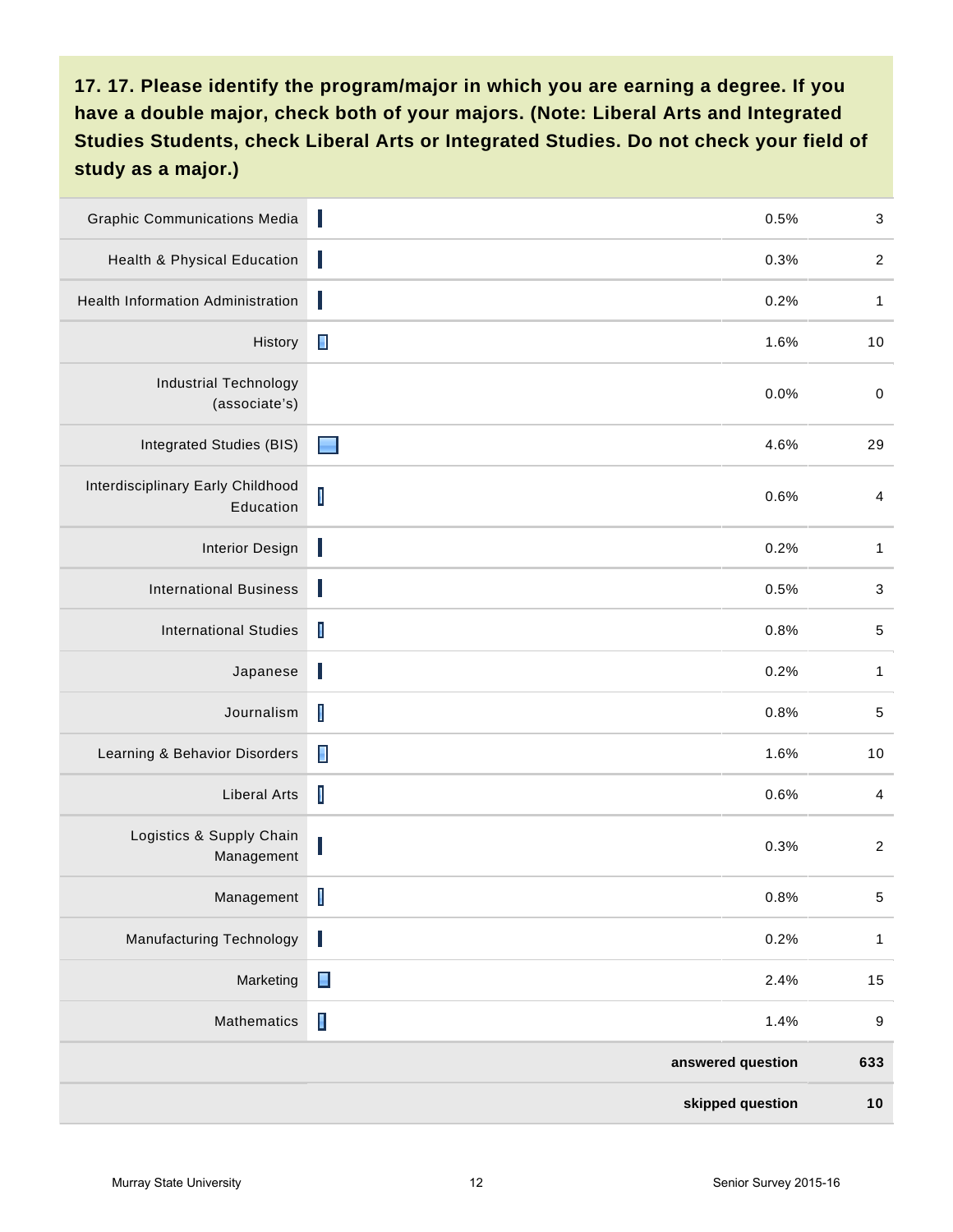| Middle School Education                   | П<br>1.6%                        | $10$             |
|-------------------------------------------|----------------------------------|------------------|
| Music                                     | $\mathsf I$<br>0.6%              | $\overline{4}$   |
| <b>Music Business</b>                     | L<br>0.2%                        | $\mathbf{1}$     |
| Nonprofit Leadership Studies              | $\blacksquare$<br>2.2%           | 14               |
| Nursing                                   | $\blacksquare$<br>3.2%           | 20               |
| Nursing/RN to BSN                         | $\blacksquare$<br>1.1%           | $\boldsymbol{7}$ |
| Nutrition, Dietetics, & Food Mgmt         | $\blacksquare$<br>1.4%           | $9\,$            |
| Occupational Safety and Health            | 4.7%<br><b>Single Service</b>    | 30               |
| Organizational Communication              | $\blacksquare$<br>2.8%           | 18               |
| Philosophy                                | $\overline{\phantom{a}}$<br>0.2% | $\mathbf{1}$     |
| Physics                                   | J<br>0.3%                        | $\sqrt{2}$       |
| <b>Political Science</b>                  | $\blacksquare$<br>1.6%           | 10               |
| Psychology                                | $\blacksquare$<br>3.3%           | 21               |
| <b>Public Administration</b>              | I<br>0.2%                        | $\mathbf{1}$     |
| <b>Public Relations</b>                   | $\blacksquare$<br>3.0%           | 19               |
| <b>Recreation &amp; Leisure Services</b>  | $\overline{\phantom{a}}$<br>0.6% | $\overline{4}$   |
| Social Work                               | 5.4%                             | 34               |
| Sociology                                 | $\mathbf I$<br>0.9%              | $\,6\,$          |
| Spanish                                   | J<br>0.2%                        | $\mathbf{1}$     |
| <b>Telecommunications Systems</b><br>Mgmt | $\blacksquare$<br>1.3%           | $\,8\,$          |
|                                           | answered question                | 633              |
|                                           | skipped question                 | $10$             |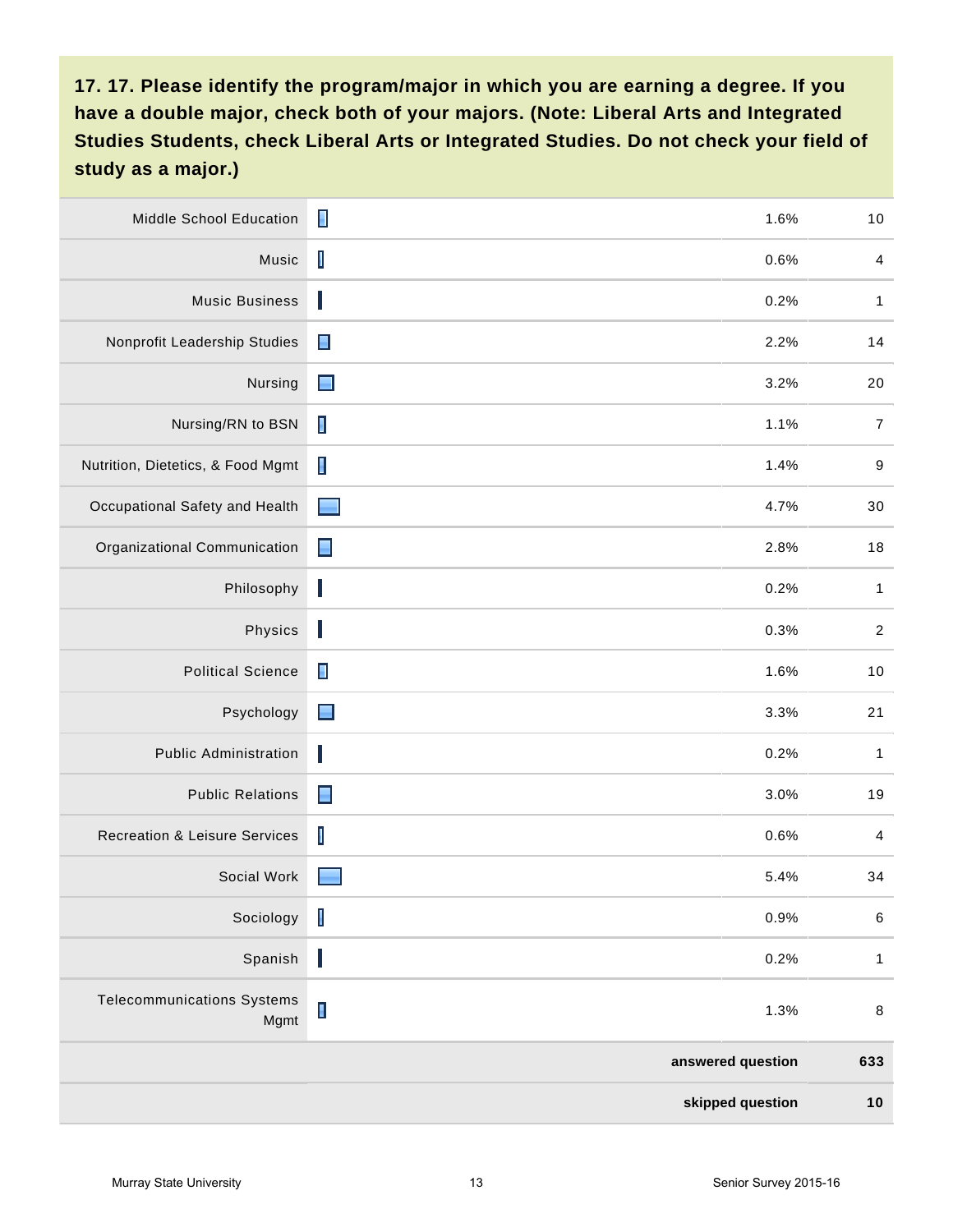| <b>Television Production</b>    | Ι            | 0.9%              | 6   |
|---------------------------------|--------------|-------------------|-----|
| Theatre                         | Ι            | 0.8%              | 5   |
| Wildlife & Conservation Biology | $\mathbf{I}$ | 0.6%              | 4   |
|                                 |              | answered question | 633 |
|                                 |              | skipped question  | 10  |

| 18. 20. What is the highest degree you eventually hope to receive? |                                   |                          |  |
|--------------------------------------------------------------------|-----------------------------------|--------------------------|--|
|                                                                    | <b>Response</b><br><b>Percent</b> | <b>Response</b><br>Count |  |
| Associate                                                          | $0.0\%$                           | $\mathbf 0$              |  |
| <b>Baccalaureate</b>                                               | 30.0%                             | 189                      |  |
| Graduate                                                           | 53.0%                             | 334                      |  |
| Professional                                                       | 17.0%                             | 107                      |  |
|                                                                    | answered question                 | 630                      |  |
|                                                                    | skipped question                  | 13                       |  |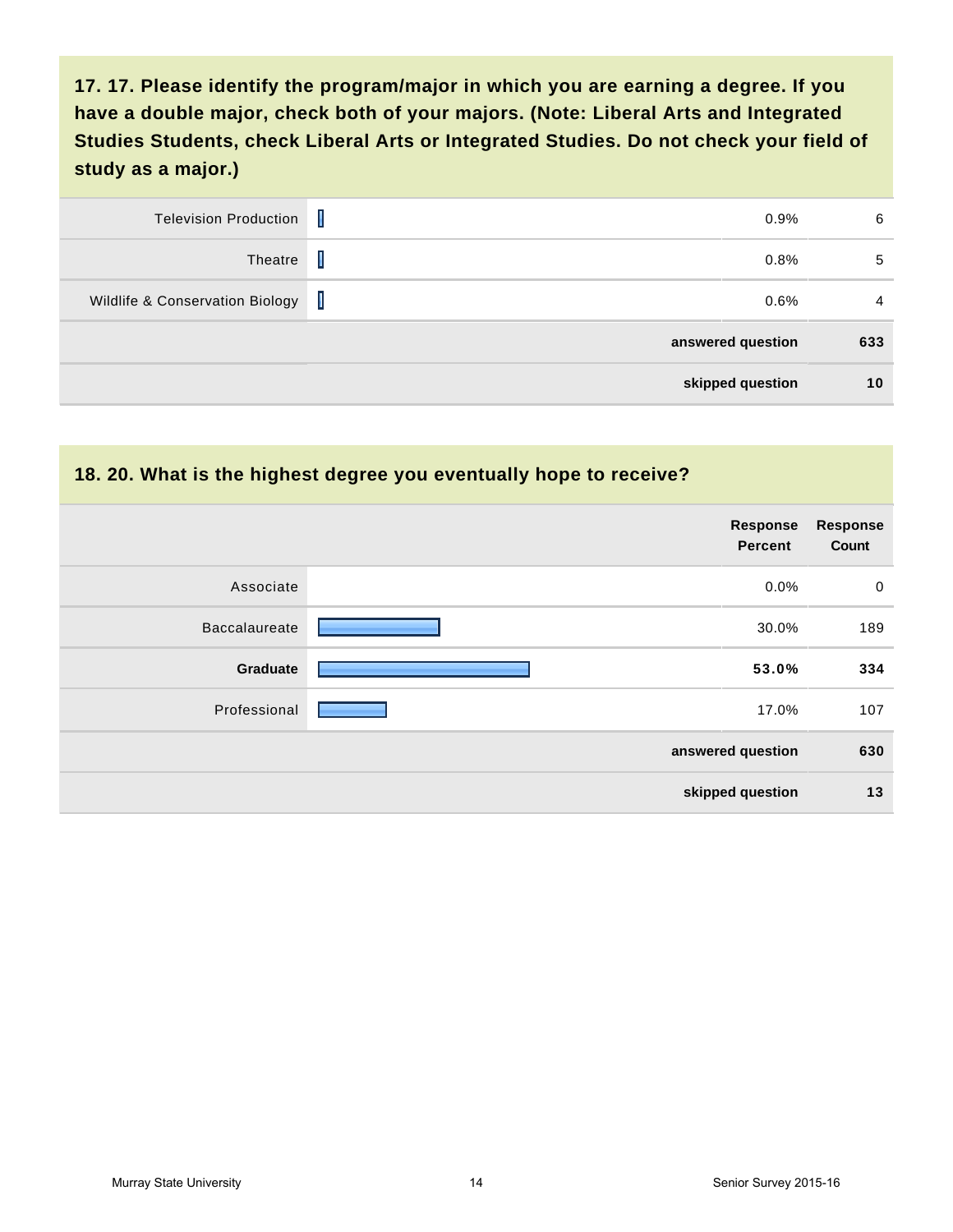| 19. 21. Which best describes your situation? |                                   |                                 |
|----------------------------------------------|-----------------------------------|---------------------------------|
|                                              | <b>Response</b><br><b>Percent</b> | <b>Response</b><br><b>Count</b> |
| Did not change major/area                    | 49.0%                             | 309                             |
| Did not initially declare major/area         | 8.7%                              | 55                              |
| Changed major/area                           | 42.2%                             | 266                             |
|                                              | answered question                 | 630                             |
|                                              | skipped question                  | 13                              |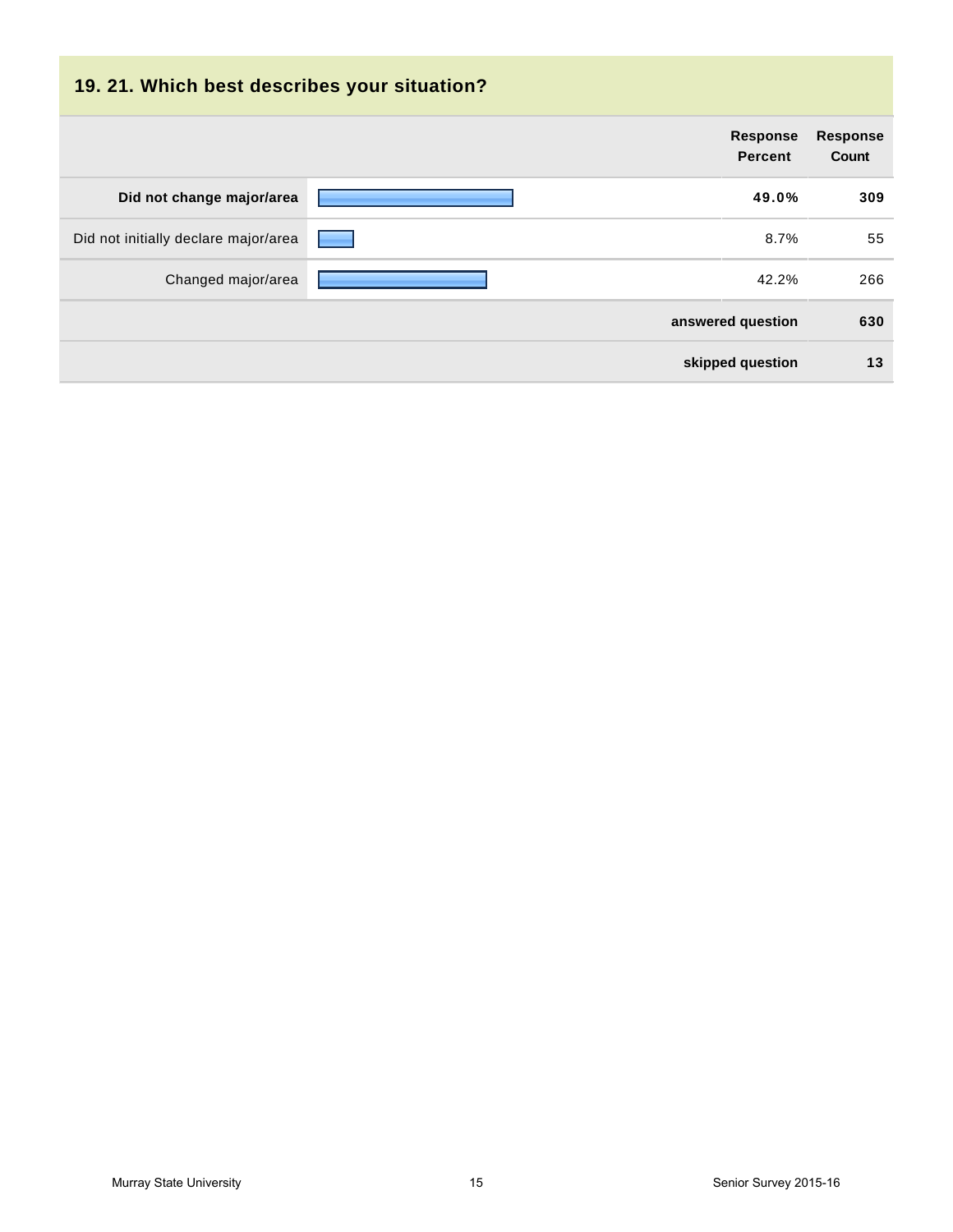| 19. 21. Which best describes your situation? |     |
|----------------------------------------------|-----|
| answered question                            | 630 |
| skipped question                             | 13  |
|                                              |     |

## **20. 22. While school was in session during the past year, how many hours per week, on average, did you work for pay?**

|                    | Response<br><b>Percent</b> | <b>Response</b><br>Count |
|--------------------|----------------------------|--------------------------|
| Did not work       | 21.7%                      | 137                      |
| Worked 1-10 hrs    | 13.8%                      | 87                       |
| Worked 11-20 hrs   | 30.6%                      | 193                      |
| Worked 21-30 hrs   | 17.0%                      | 107                      |
| Worked 31-40 hrs   | 9.4%                       | 59                       |
| Worked over 40 hrs | 7.6%                       | 48                       |
|                    | answered question          | 631                      |
|                    | skipped question           | $12$                     |

#### **21. 23. For the most part, were classes offered at times convenient to you?**

|            | Response<br>Percent | Response<br>Count |
|------------|---------------------|-------------------|
| <b>Yes</b> | 93.2%               | 586               |
| No         | 6.8%<br>۰           | 43                |
|            | answered question   | 629               |
|            | skipped question    | 14                |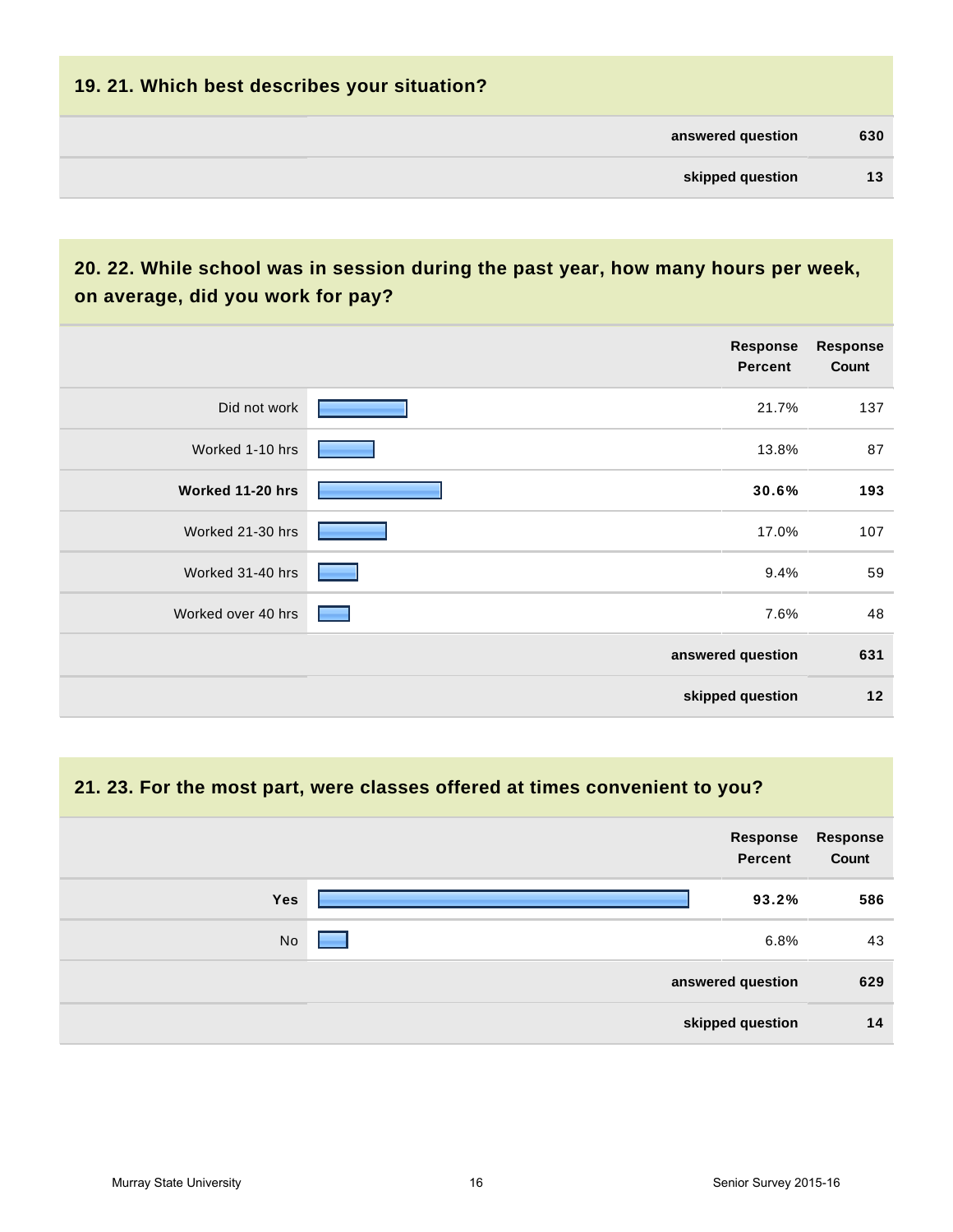# **22. 24. What time would you have preferred? answered question 43 skipped question 600 Response Percent Response Count** Late afternoon **11.6%** 5 Evening 11.6% 5 Weekend  $\Box$  . The contract of the contract of the contract of the contract of the contract of the contract of the contract of the contract of the contract of the contract of the contract of the contract of the contract o **During the day 60.5% 26** Online 2006 - 2007 - 2008 - 2010 - 2010 - 2010 - 2010 - 2010 - 2010 - 2010 - 2010 - 2010 - 2010 - 2010 - 2010 -

## **23. 25. Which best describes the location where you completed the majority of your courses?**

|                        | <b>Response</b><br><b>Percent</b> | <b>Response</b><br>Count |
|------------------------|-----------------------------------|--------------------------|
| <b>Murray</b>          | 88.1%                             | 553                      |
| Paducah                | $\blacksquare$<br>2.7%            | 17                       |
| Ft. Campbell           | 0.0%                              | $\pmb{0}$                |
| Madisonville           | $\blacksquare$<br>2.1%            | 13                       |
| Hopkinsville           | $\blacksquare$<br>1.3%            | $\,8\,$                  |
| Henderson              | T<br>0.6%                         | $\overline{4}$           |
| Online                 | $\blacksquare$<br>5.1%            | 32                       |
| Other (please specify) | 0.2%                              | $\mathbf{1}$             |
|                        | answered question                 | 628                      |
|                        | skipped question                  | 15                       |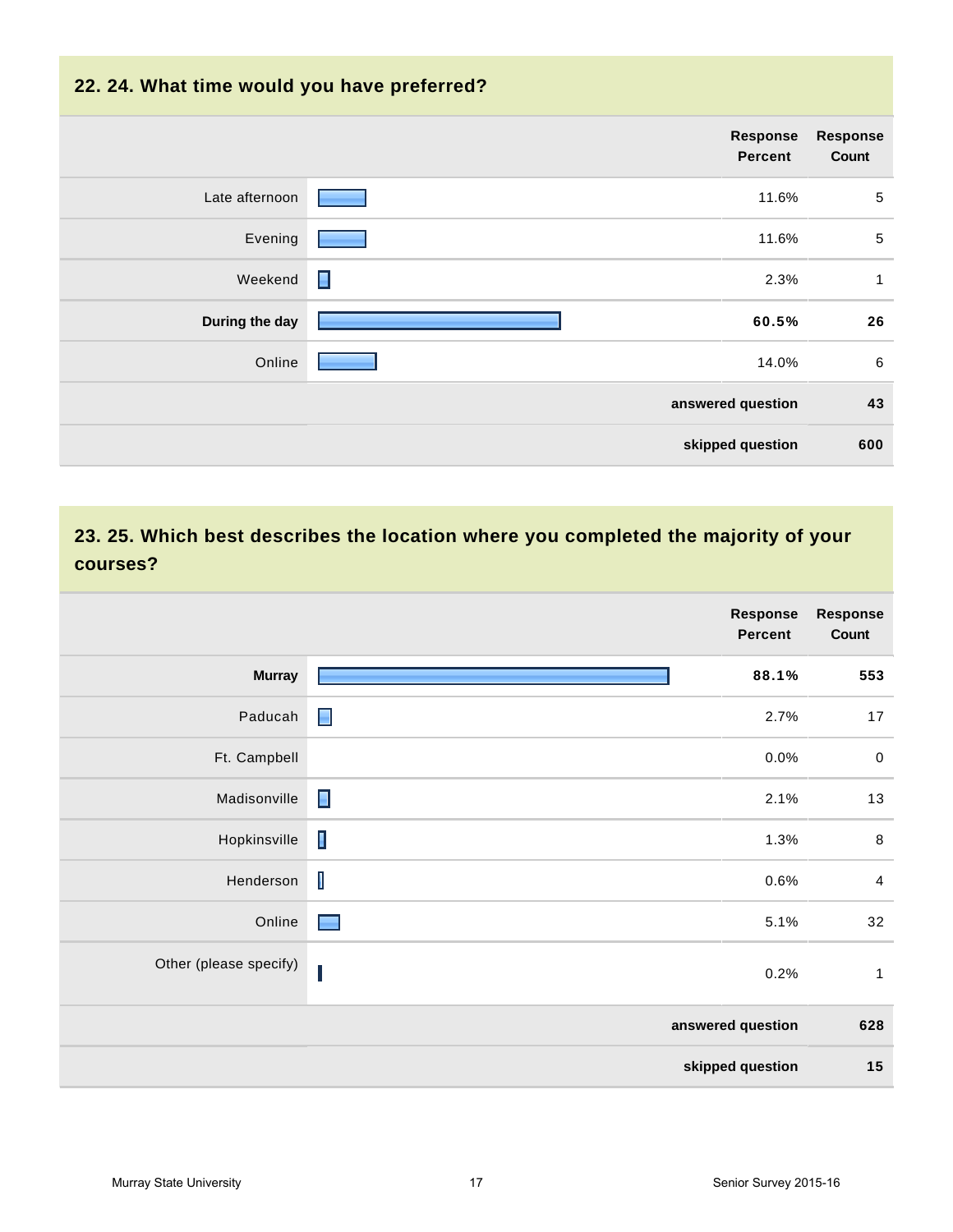#### **24. 26. Did you take any online courses while at Murray State?**

| Response<br>Count | Response<br>Percent |            |
|-------------------|---------------------|------------|
| 445               | 70.7%               | <b>Yes</b> |
| 184               | 29.3%               | No         |
| 629               | answered question   |            |
| 14                | skipped question    |            |

## **25. 27. Did it take you an extra semester or more to complete degree requirements at Murray State?**

| Response<br><b>Percent</b> | Response<br>Count |
|----------------------------|-------------------|
| Yes<br>36.0%               | 226               |
| <b>No</b><br>64.0%         | 402               |
| answered question          | 628               |
| skipped question           | 15                |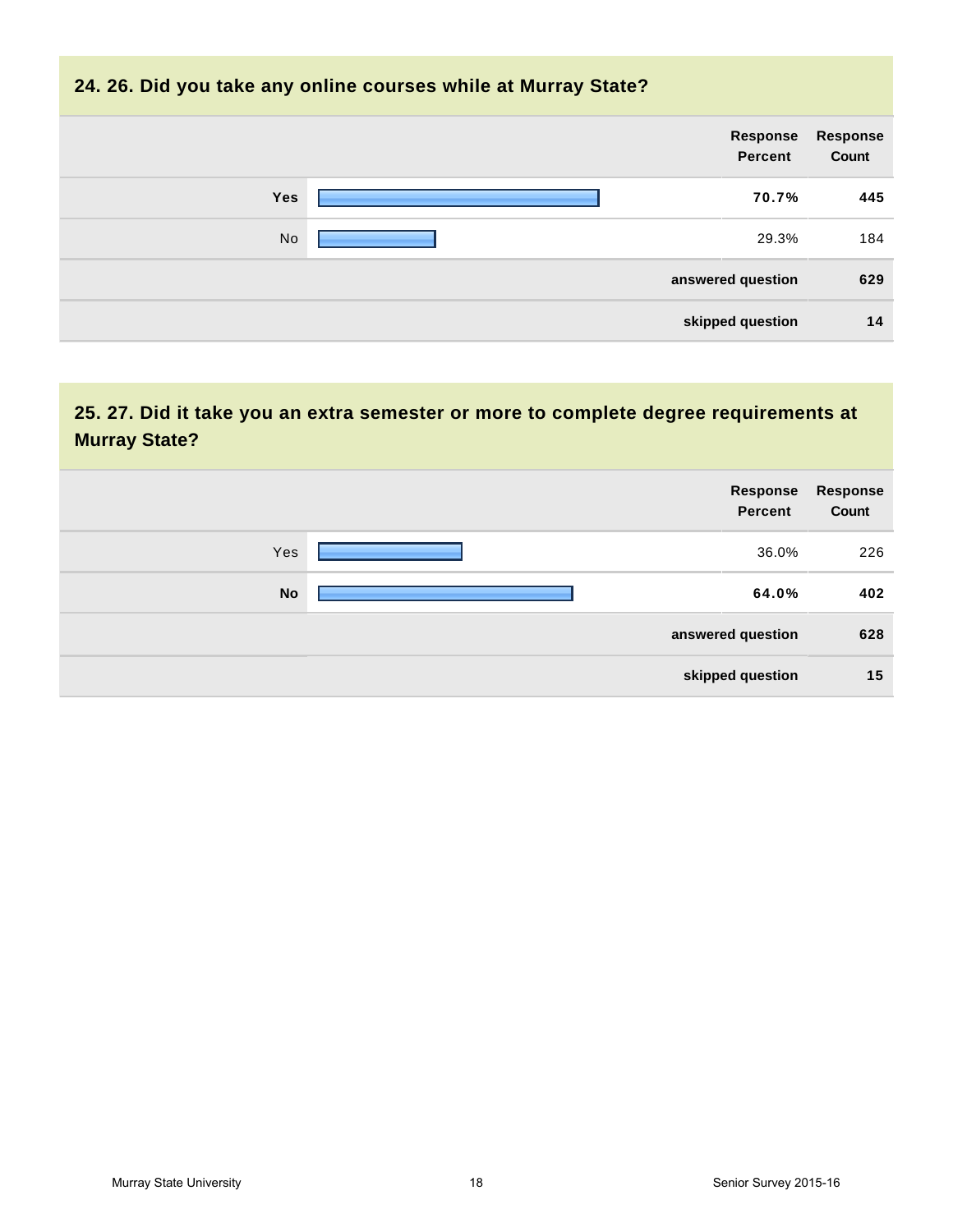| 26. 28. Why did it take you an extra semester or more?          |                                   |                                 |  |  |
|-----------------------------------------------------------------|-----------------------------------|---------------------------------|--|--|
|                                                                 | <b>Response</b><br><b>Percent</b> | <b>Response</b><br><b>Count</b> |  |  |
| Work obligation limited my<br>enrollment.                       | 17.9%                             | 40                              |  |  |
| Family obligations limited my<br>enrollment.                    | 10.7%                             | 24                              |  |  |
| Tuition and other costs of<br>attendance limited my enrollment. | 8.5%                              | 19                              |  |  |
| A decision to change majors<br>added to my requirements.        | 40.6%                             | 91                              |  |  |
| A required course or courses were<br>not offered.               | 23.7%                             | 53                              |  |  |
| Credits were lost transferring to<br>Murray State.              | 12.5%                             | 28                              |  |  |
| Other (please specify)                                          | 24.6%                             | 55                              |  |  |
|                                                                 | answered question                 | 224                             |  |  |
|                                                                 | skipped question                  | 419                             |  |  |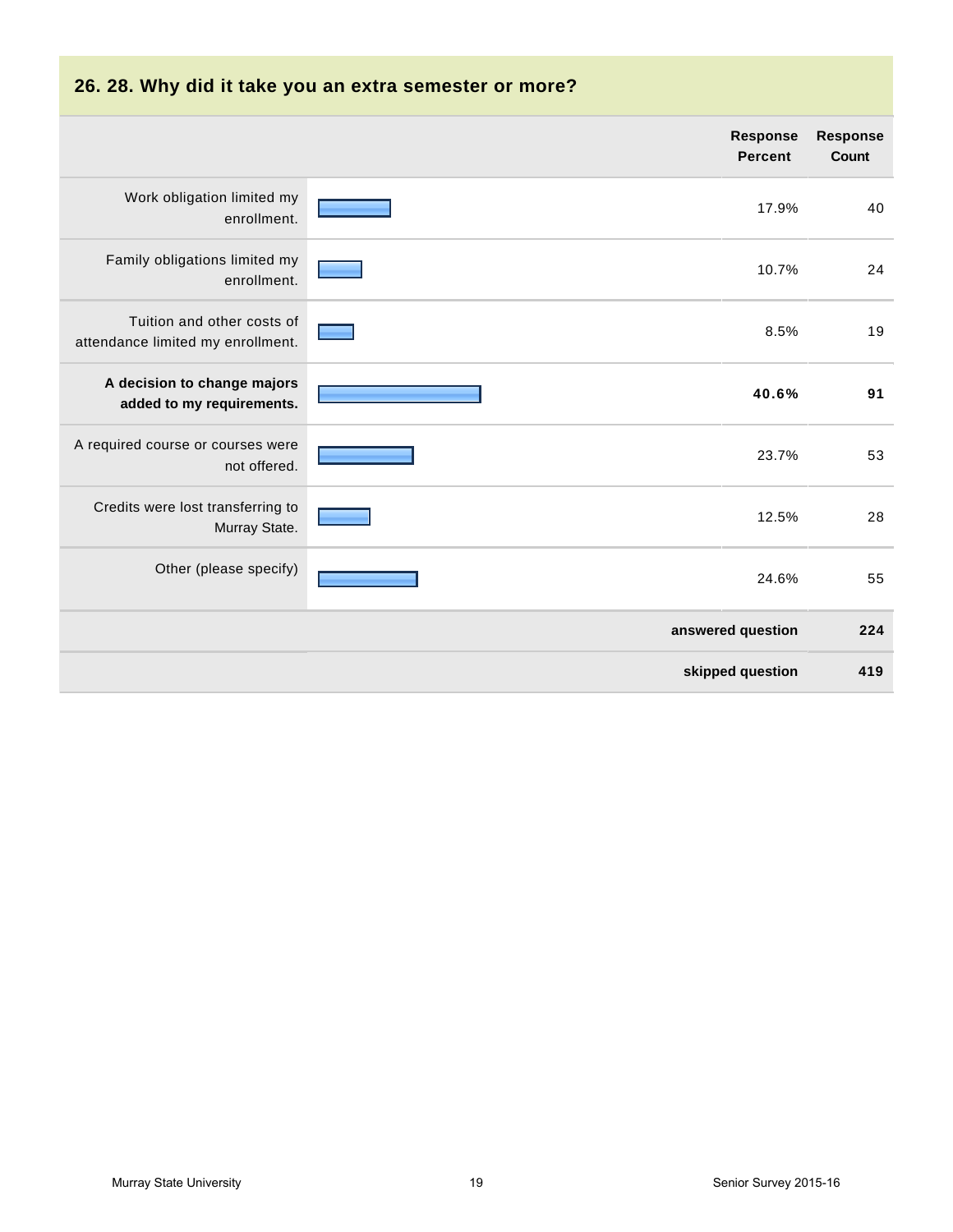| 26. 28. Why did it take you an extra semester or more? |     |  |
|--------------------------------------------------------|-----|--|
| answered question                                      | 224 |  |
| skipped question                                       | 419 |  |
|                                                        |     |  |

## **27. 29. Did you have trouble getting any course(s) you needed while at Murray State?**

|           | Response<br>Percent | <b>Response</b><br>Count |
|-----------|---------------------|--------------------------|
| Yes       | 26.6%               | 167                      |
| <b>No</b> | 73.4%               | 462                      |
|           | answered question   | 629                      |
|           | skipped question    | 14                       |

| 28. 30. Why did you have trouble getting the course?                       |                                   |                          |  |
|----------------------------------------------------------------------------|-----------------------------------|--------------------------|--|
|                                                                            | <b>Response</b><br><b>Percent</b> | <b>Response</b><br>Count |  |
| The course was not offered the<br>semester I needed it.                    | 35.3%                             | 59                       |  |
| The course was not offered at<br>hours convenient to my work<br>schedule.  | П<br>2.4%                         | 4                        |  |
| The course was not offered at<br>hours suitable for my school<br>schedule. | 22.2%                             | 37                       |  |
| All course sections were closed.                                           | 38.3%                             | 64                       |  |
| I was unaware of the prerequisites<br>for the course.                      | Π<br>1.8%                         | 3                        |  |
|                                                                            | answered question                 | 167                      |  |
|                                                                            | skipped question                  | 476                      |  |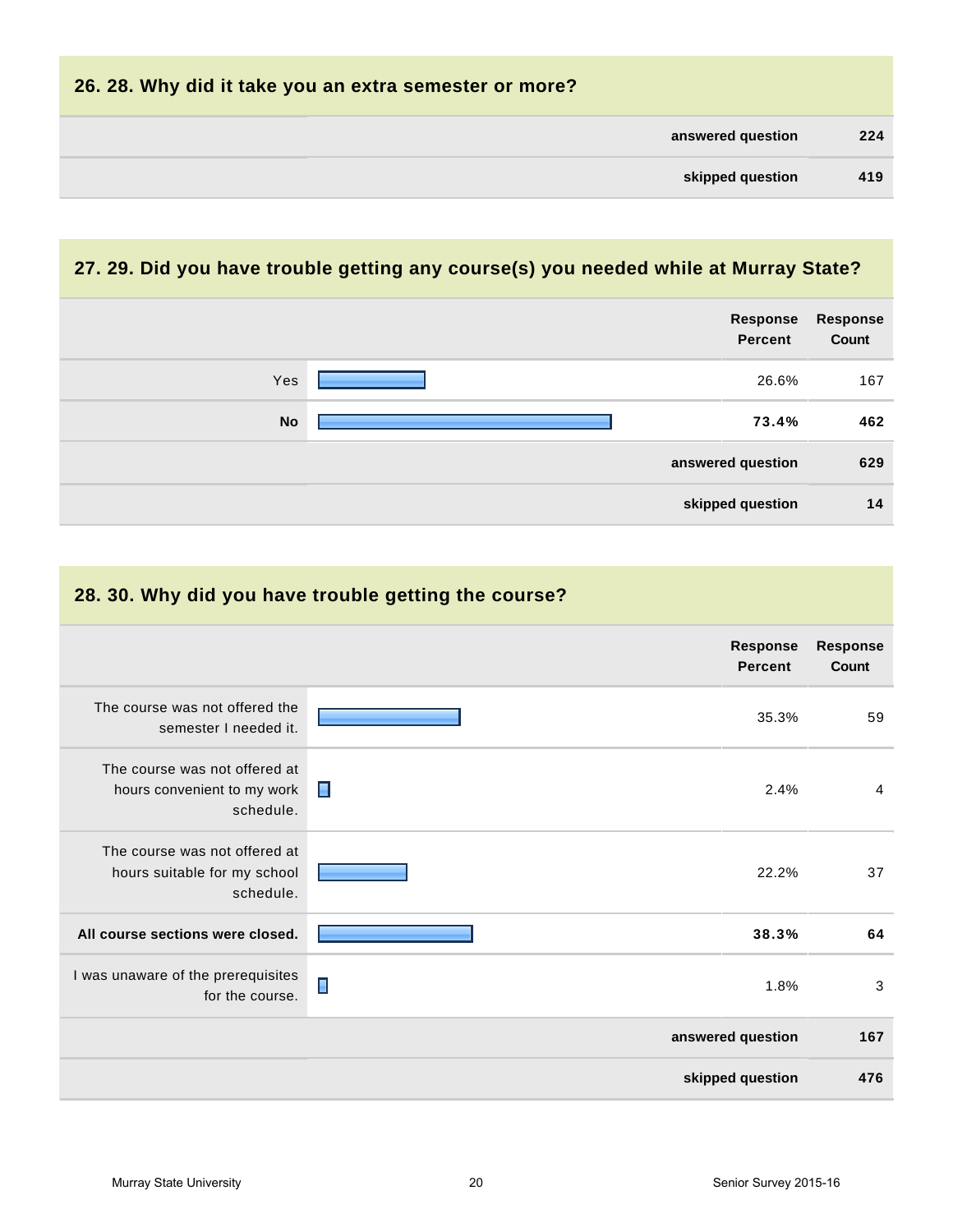## **29. 31. Which statement best describes your experience with off-campus coop/internship?**

|                                    | <b>Response</b><br><b>Percent</b> | <b>Response</b><br>Count |
|------------------------------------|-----------------------------------|--------------------------|
| Cannot judge; I did not have one.  | 48.9%                             | 304                      |
| My experience was very valuable.   | 32.8%                             | 204                      |
| My experience was valuable.        | 15.3%                             | 95                       |
| My experience was of little value. | н<br>2.9%                         | 18                       |
| My experience was of no value.     | 0.2%                              | 1                        |
|                                    | answered question                 | 622                      |
|                                    | skipped question                  | 21                       |

## **30. 32. Which statement best describes your experience with on-campus facultydirected research, scholarly, or creative project?**

|                                    | <b>Response</b><br><b>Percent</b> | <b>Response</b><br>Count |
|------------------------------------|-----------------------------------|--------------------------|
| Cannot judge; I did not have one.  | 45.2%                             | 281                      |
| My experience was very valuable.   | 22.4%                             | 139                      |
| My experience was valuable.        | 26.4%                             | 164                      |
| My experience was of little value. | 5.3%<br>a ser                     | 33                       |
| My experience was of no value.     | I<br>0.6%                         | $\overline{4}$           |
|                                    | answered question                 | 621                      |
|                                    | skipped question                  | 22                       |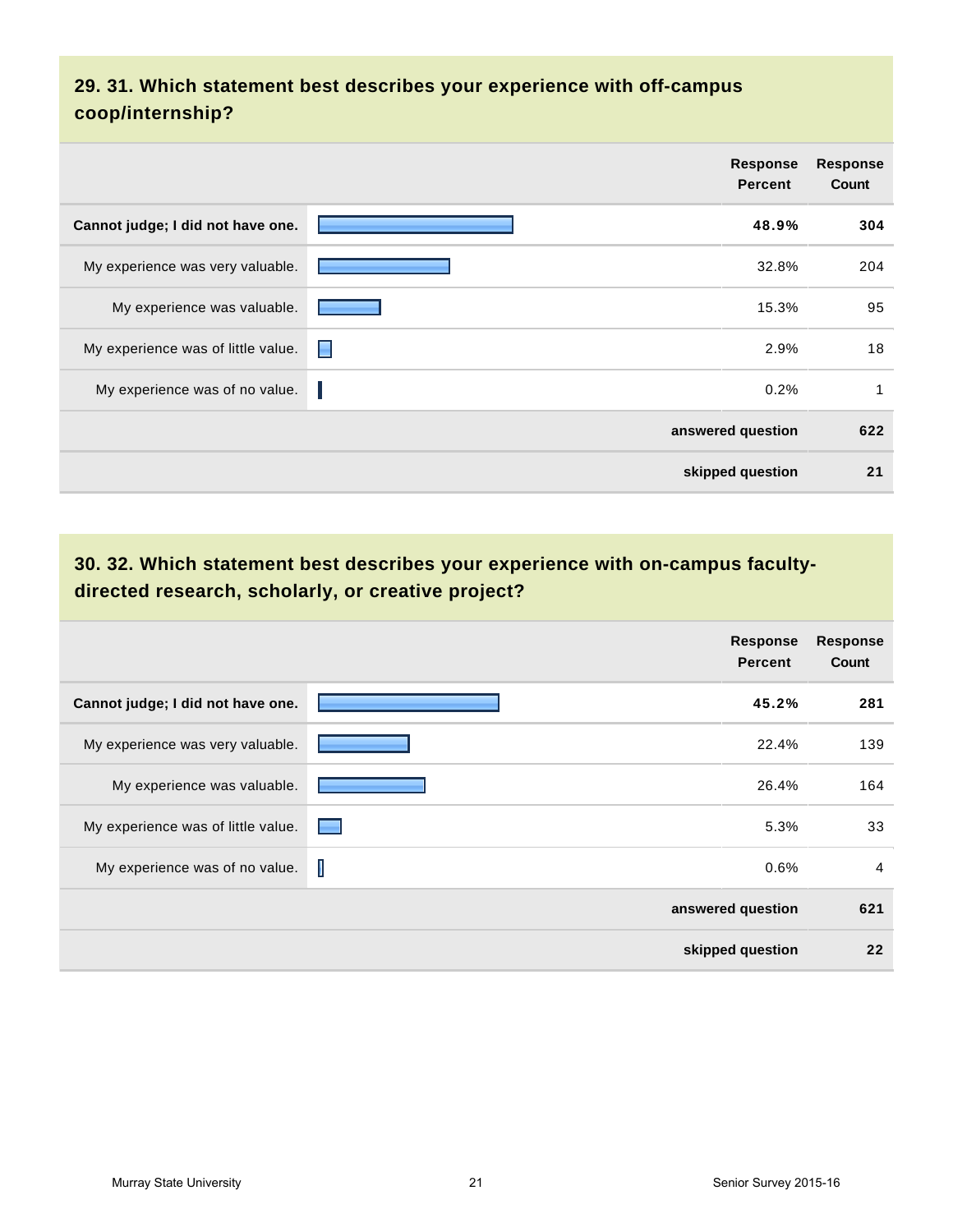## **31. 33. Which statement best describes your experience with academic advising in your major/area?**

|                                                          | <b>Response</b><br><b>Percent</b> | <b>Response</b><br><b>Count</b> |
|----------------------------------------------------------|-----------------------------------|---------------------------------|
| Cannot judge; I did not make use<br>of the opportunity.  | $\mathbf I$<br>0.6%               | $\overline{4}$                  |
| I was satisfied with information my<br>adviser provided. | 86.6%                             | 538                             |
| Advice was inaccurate,<br>incomplete, or misleading.     | 11.3%                             | 70                              |
| My adviser was not available.                            | П<br>1.4%                         | 9                               |
|                                                          | answered question                 | 621                             |
|                                                          | skipped question                  | 22                              |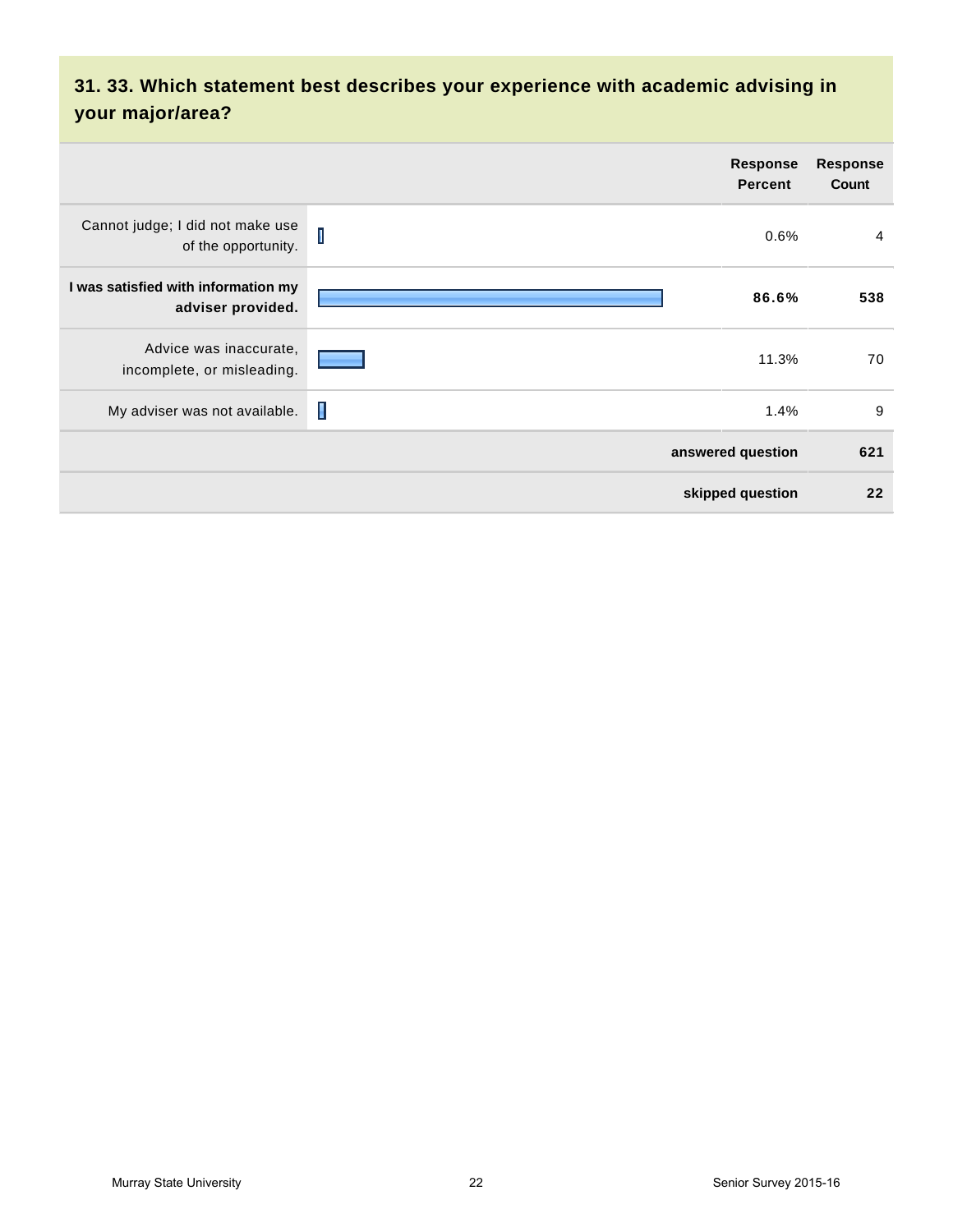## **31. 33. Which statement best describes your experience with academic advising in your major/area?**

| answered question | 621 |
|-------------------|-----|
| skipped question  | 22  |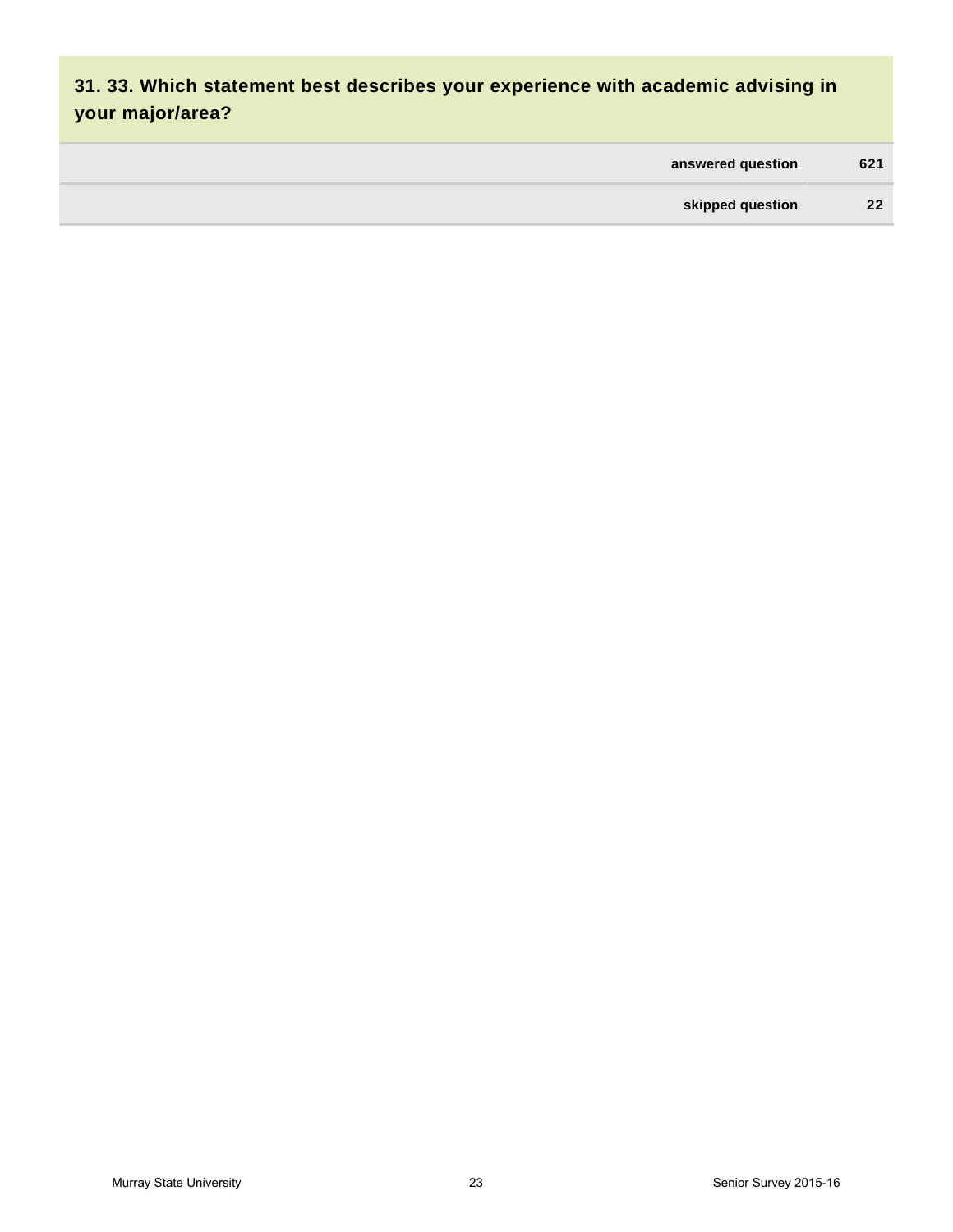## **32. Questions 34-48 For each of these items, indicate the extent to which you were satisfied.**

|                                                                                                                                                       | <b>Very</b><br>satisfied | <b>Satisfied</b> | <b>Dissatisfied</b> | <b>Very</b><br>dissatisfied | Rating<br>Average | Rating<br>Count |
|-------------------------------------------------------------------------------------------------------------------------------------------------------|--------------------------|------------------|---------------------|-----------------------------|-------------------|-----------------|
| 34. Class size relative to type of<br>course                                                                                                          | 53.2%<br>(319)           | 45.3% (272)      | $1.2\%$ (7)         | $0.3\%$ (2)                 | 3.51              | 600             |
| 35. Out-of-class availability of<br>faculty                                                                                                           | 40.7% (244)              | 55.3%<br>(332)   | $3.5\%$ (21)        | $0.5\%$ (3)                 | 3.36              | 600             |
| 36. Effectiveness of your high<br>school preparation for college work                                                                                 | 29.4% (176)              | 45.8%<br>(274)   | 18.6% (111)         | $6.2\%$ (37)                | 2.98              | 598             |
| 37. Fairness of faculty in their<br>treatment of individual students                                                                                  | 39.5% (237)              | 52.7%<br>(316)   | $6.2\%$ (37)        | $1.7\%$ (10)                | 3.30              | 600             |
| 38. Overall quality of instruction at<br><b>Murray State</b>                                                                                          | 42.9% (256)              | 53.8%<br>(321)   | $2.8\%$ (17)        | $0.5\%$ (3)                 | 3.39              | 597             |
| 39. Quality of instruction in<br><b>University Studies (General</b><br>Education) courses                                                             | 29.2% (175)              | 60.1%<br>(360)   | $9.0\%$ (54)        | $1.7\%$ (10)                | 3.17              | 599             |
| 40. Quality of instruction in your<br>major                                                                                                           | 51.8%<br>(310)           | 42.4% (254)      | $5.0\%$ (30)        | $0.8\%$ (5)                 | 3.45              | 599             |
| 41. Clarity of program objectives in<br>your major                                                                                                    | 51.1%<br>(306)           | 42.4% (254)      | 5.3% (32)           | $1.2\%$ (7)                 | 3.43              | 599             |
| 42. Intellectual challenge of the<br>academic program                                                                                                 | 46.1% (276)              | 49.4%<br>(296)   | $3.8\%$ (23)        | $0.7\%$ (4)                 | 3.41              | 599             |
| 43. Encouragement and<br>information from your major<br>department for employment after<br>graduation                                                 | 41.7% (249)              | 42.7%<br>(255)   | 11.6% (69)          | 4.0% (24)                   | 3.22              | 597             |
| 44. Availability of opportunities to<br>engage in a faculty-mentored<br>research, scholarly, or creative<br>project in your area of<br>study/interest | 34.3% (205)              | 46.4%<br>(277)   | 16.6% (99)          | $2.7\%$ (16)                | 3.12              | 597             |
| 45. Library hours                                                                                                                                     | 40.6% (241)              | 52.9%            | $6.1\%$ (36)        | $0.5\%$ (3)                 | 3.34              | 594             |
|                                                                                                                                                       |                          |                  |                     |                             | answered question | 600             |
|                                                                                                                                                       |                          |                  |                     |                             | skipped question  | 43              |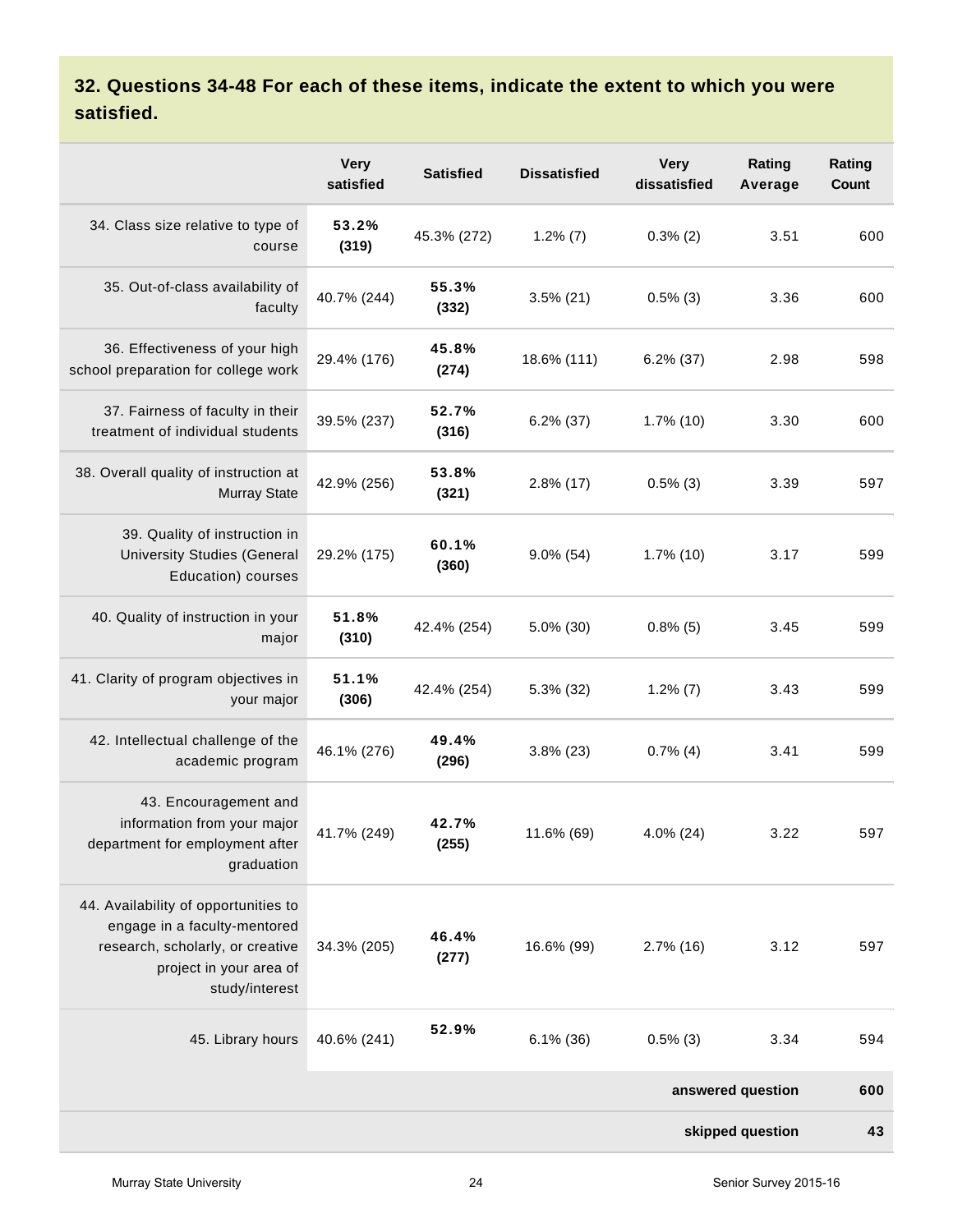## **32. Questions 34-48 For each of these items, indicate the extent to which you were satisfied.**

|                                                                                               |             | (314)          |              |              |      |     |
|-----------------------------------------------------------------------------------------------|-------------|----------------|--------------|--------------|------|-----|
| 46 Effectiveness of library<br>personnel in meeting your<br>information needs                 | 36.5% (215) | 58.2%<br>(343) | $4.6\%$ (27) | $0.7\%$ (4)  | 3.31 | 589 |
| 47.<br>electronic library resources                                                           | 39.4% (234) | 55.4%<br>(329) | $4.5\%$ (27) | $0.7\%$ (4)  | 3.34 | 594 |
| 48.<br>work spaces available within<br>University Libraries (Waterfield,<br>Pogue and Overby) | 33.7% (200) | 51.9%<br>(308) | 10.6% (63)   | $3.7\%$ (22) | 3.16 | 593 |
| answered question                                                                             |             |                |              |              |      | 600 |
| skipped question                                                                              |             |                |              |              |      | 43  |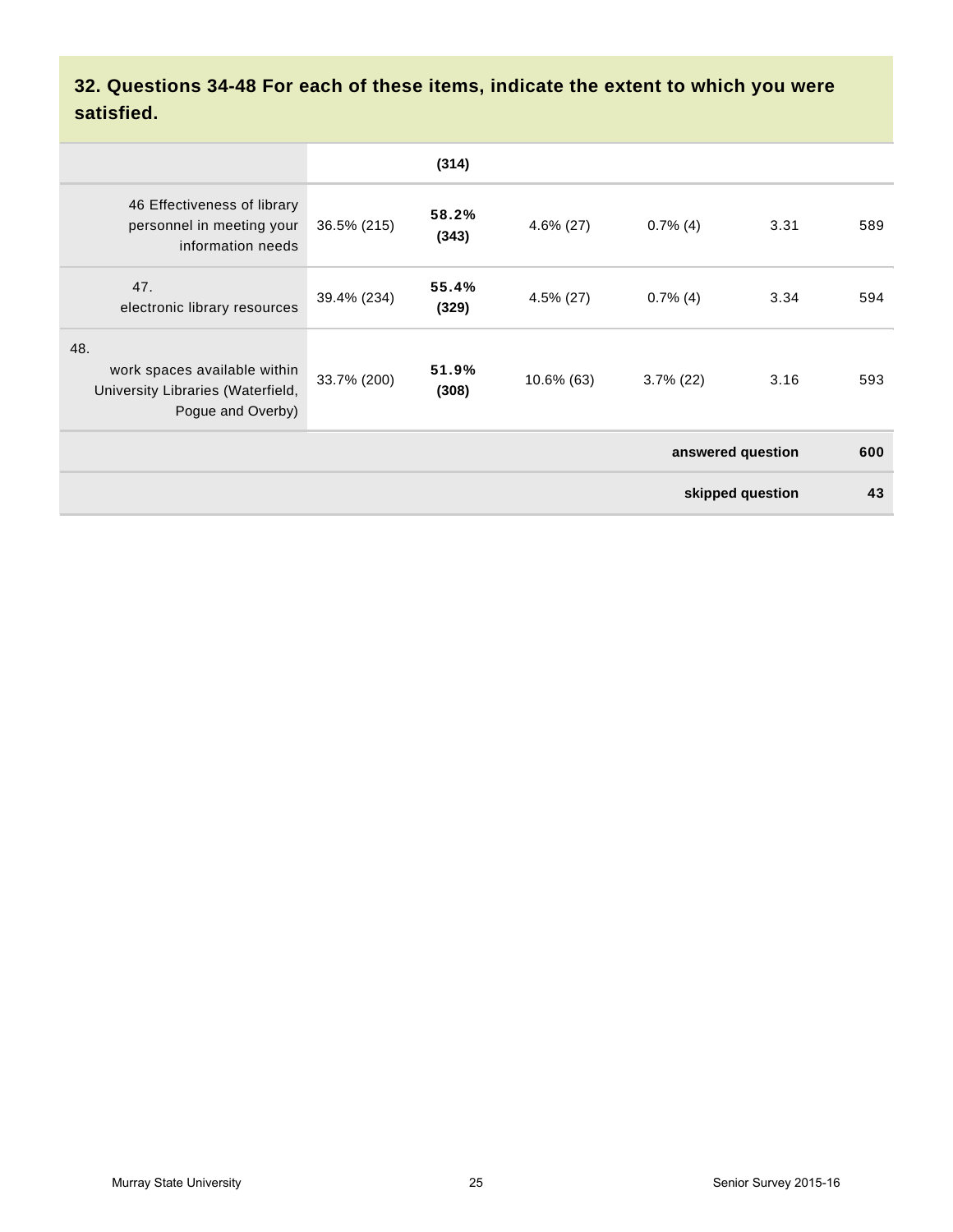**33. Questions 49-55 University Studies is designed to offer you a broad base of skills and knowledge and to prepare you for upper division study. Please indicate how effective University Studies at Murray State was in helping you achieve these goals.**

|                                                                            | <b>Very</b><br>effective | <b>Effective</b> | <b>Ineffective</b> | <b>Very</b><br>ineffective | Rating<br>Average | Rating<br>Count |  |  |
|----------------------------------------------------------------------------|--------------------------|------------------|--------------------|----------------------------|-------------------|-----------------|--|--|
| 49. Writing skills                                                         | 33.4% (197)              | 59.3% (350)      | $6.9\%$ (41)       | $0.3\%$ (2)                | 3.26              | 590             |  |  |
| 50. Speaking skills                                                        | 39.2% (231)              | 55.4% (327)      | 4.9% (29)          | $0.5\%$ (3)                | 3.33              | 590             |  |  |
| 51. Critical thinking skills                                               | 40.2% (237)              | 54.6% (322)      | $5.1\%$ (30)       | $0.2\%$ (1)                | 3.35              | 590             |  |  |
| 52. Technology skills/computer<br>skills                                   | 27.1% (160)              | 61.5% (363)      | 10.7% (63)         | $0.7\%$ (4)                | 3.15              | 590             |  |  |
| 53. General knowledge in the<br>liberal arts and sciences                  | 27.3% (161)              | 61.3% (361)      | 11.2% (66)         | $0.2\%$ (1)                | 3.16              | 589             |  |  |
| 54. International perspectives                                             | 28.9% (170)              | 53.1% (313)      | 17.0% (100)        | $1.0\%$ (6)                | 3.10              | 589             |  |  |
| 55. Stimulation of interest in areas<br>outside your chosen field of study | 32.4% (191)              | 53.3% (314)      | 13.1% (77)         | $1.2\%$ (7)                | 3.17              | 589             |  |  |
|                                                                            |                          |                  |                    | answered question          |                   |                 |  |  |
|                                                                            |                          |                  |                    |                            | skipped question  | 52              |  |  |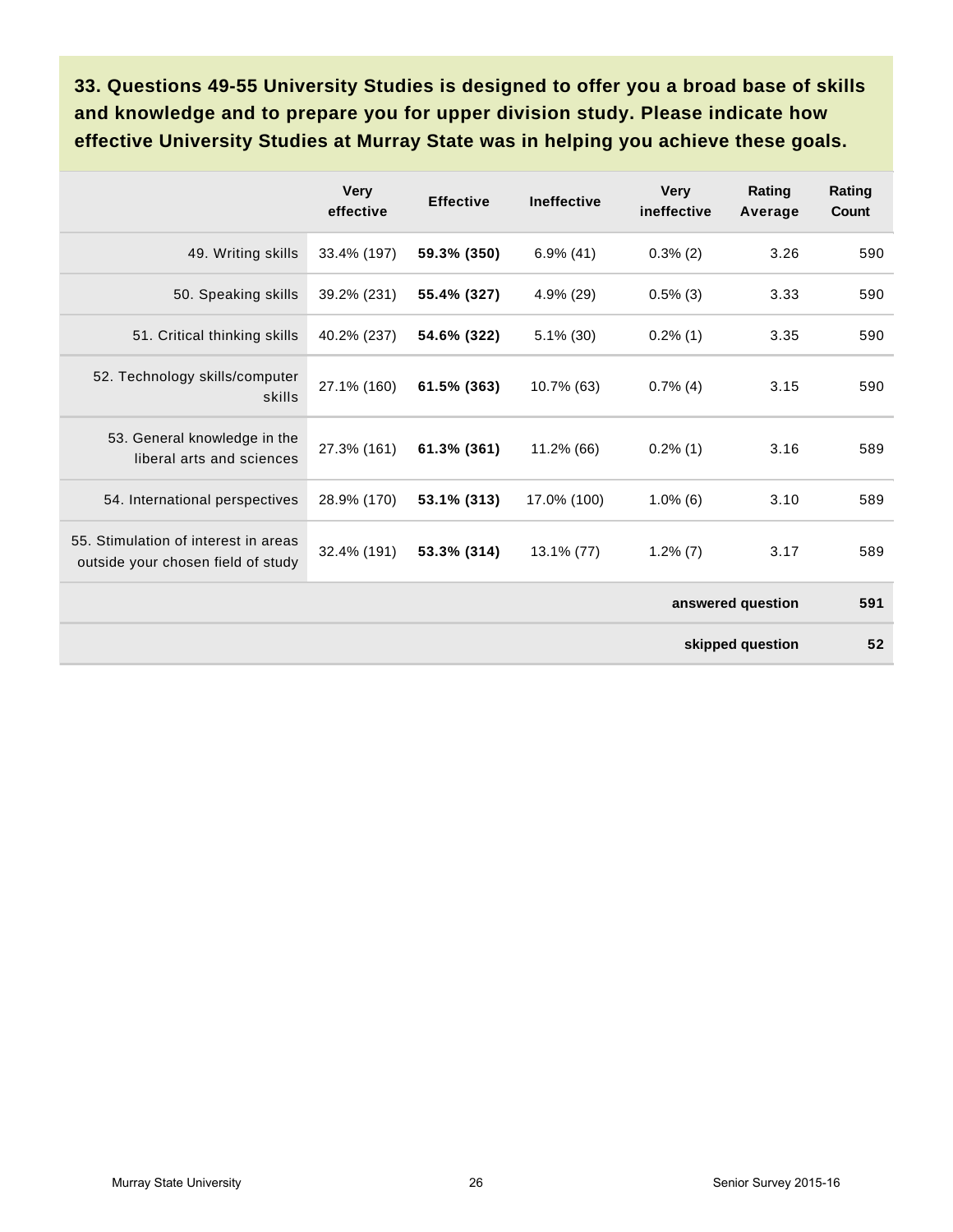**33. Questions 49-55 University Studies is designed to offer you a broad base of skills and knowledge and to prepare you for upper division study. Please indicate how effective University Studies at Murray State was in helping you achieve these goals.**

| answered question | 591 |
|-------------------|-----|
| skipped question  | 52  |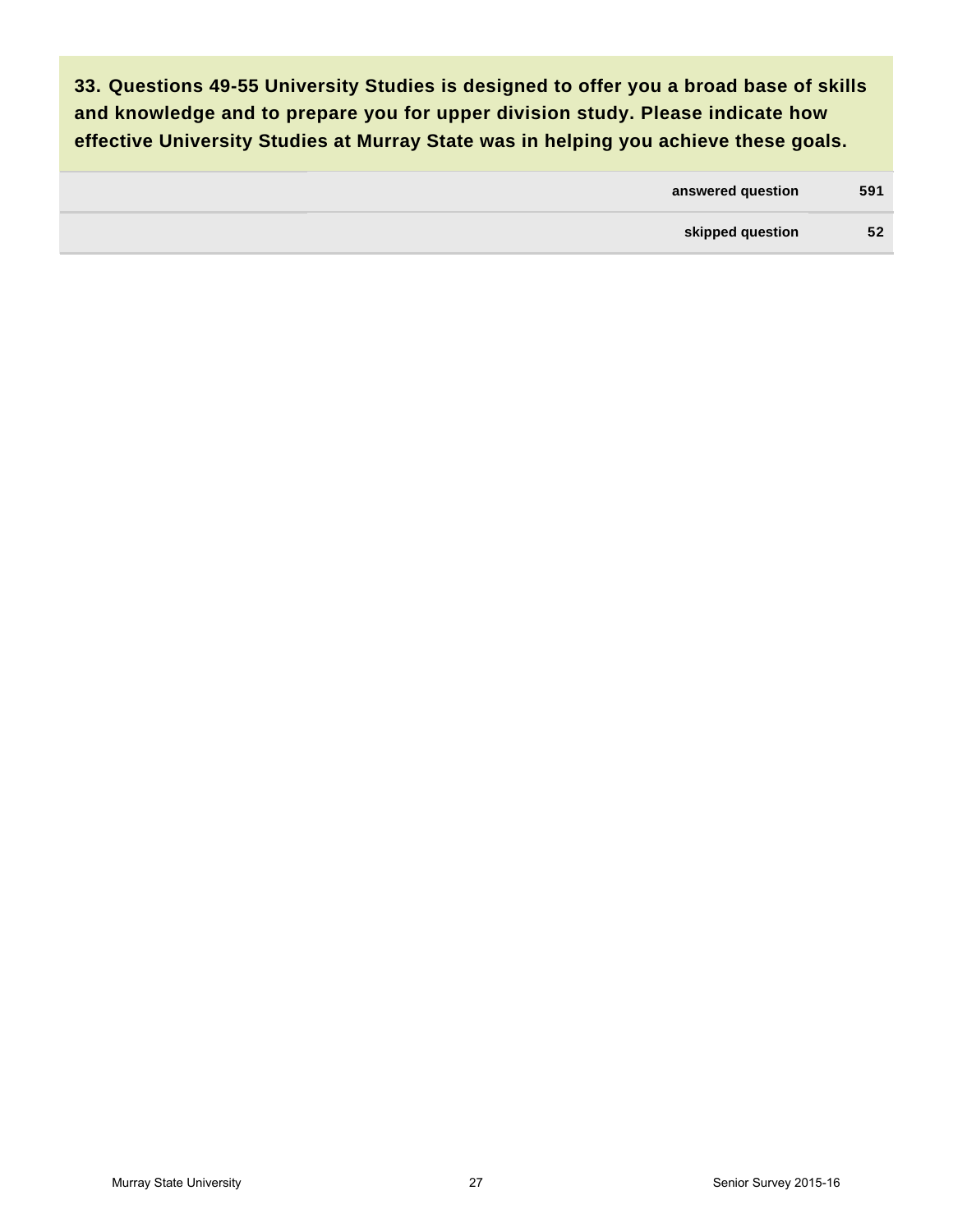**34. Questions 56-89For each of these services, activities or programs that you used, please indicate the extent to which you were satisfied that they met your needs. For those that you did not use, mark the "Did Not Use" option.**

|                                                                                    | <b>Very</b><br>satisfied | <b>Satisfied</b> | <b>Dissatisfied</b> | <b>Very</b><br>dissatisfied | <b>Did</b><br><b>Not</b><br><b>Use</b> | Rating<br>Average | Rating<br>Count |  |  |
|------------------------------------------------------------------------------------|--------------------------|------------------|---------------------|-----------------------------|----------------------------------------|-------------------|-----------------|--|--|
| 56. African-American/Multicultural<br><b>Student Services</b>                      | 9.2%<br>(52)             | 11.3%<br>(64)    | $2.1\%$ (12)        | $0.5\%$ (3)                 | 76.9%<br>(436)                         | 3.26              | 567             |  |  |
| 57. Blackboard/Canvas                                                              | 30.8%<br>(176)           | 63.4%<br>(362)   | $3.9\%$ (22)        | $0.7\%$ (4)                 | 1.2%<br>(7)                            | 3.26              | 571             |  |  |
| 58. Career Services Office                                                         | 20.2%<br>(114)           | 35.4%<br>(200)   | $6.0\%$ (34)        | $1.1\%$ (6)                 | 37.3%<br>(211)                         | 3.19              | 565             |  |  |
| 59. Cultural programming and<br>activities                                         | 12.2%<br>(69)            | 21.5%<br>(121)   | $3.2\%$ (18)        | $1.1\%$ (6)                 | 62.1%<br>(350)                         | 3.18              | 564             |  |  |
| 60. Degree audit (MAP report)                                                      | 43.9%<br>(251)           | 46.9%<br>(268)   | $3.5\%$ (20)        | $1.2\%$ (7)                 | 4.5%<br>(26)                           | 3.40              | 572             |  |  |
| 61. Financial Aid Office customer<br>service                                       | 24.5%<br>(139)           | 41.0%<br>(233)   | $8.8\%$ (50)        | 5.5% (31)                   | 20.2%<br>(115)                         | 3.06              | 568             |  |  |
| 62. Dining Services                                                                | 18.6%<br>(106)           | 49.8%<br>(284)   | $9.6\%$ (55)        | $2.3\%$ (13)                | 19.6%<br>(112)                         | 3.05              | 570             |  |  |
| 63. Graduation Office                                                              | 21.5%<br>(122)           | 49.5%<br>(281)   | $5.5\%$ (31)        | $0.5\%$ (3)                 | 23.1%<br>(131)                         | 3.19              | 568             |  |  |
| 64. Greek life and activities                                                      | 22.3%<br>(126)           | 17.5%<br>(99)    | $3.7\%$ (21)        | $1.4\%$ (8)                 | 55.1%<br>(312)                         | 3.35              | 566             |  |  |
| 65. Health Services                                                                | 27.5%<br>(156)           | 36.4%<br>(207)   | $6.9\%$ (39)        | $2.6\%$ (15)                | 26.6%<br>(151)                         | 3.21              | 568             |  |  |
| 66. Honor Societies/Departmental<br><b>Clubs/Special Interest</b><br>Organizations | 22.5%<br>(128)           | 35.1%<br>(200)   | $3.9\%$ (22)        | $0.7\%$ (4)                 | 37.8%<br>(215)                         | 3.28              | 569             |  |  |
| 67. International programs and<br>activities                                       | 16.1%<br>(91)            | 18.9%<br>(107)   | $1.2\%$ $(7)$       | $0.5\%$ (3)                 | 63.3%<br>(358)                         | 3.38              | 566             |  |  |
|                                                                                    |                          |                  |                     |                             |                                        | answered question | 575             |  |  |
| skipped question                                                                   |                          |                  |                     |                             |                                        |                   |                 |  |  |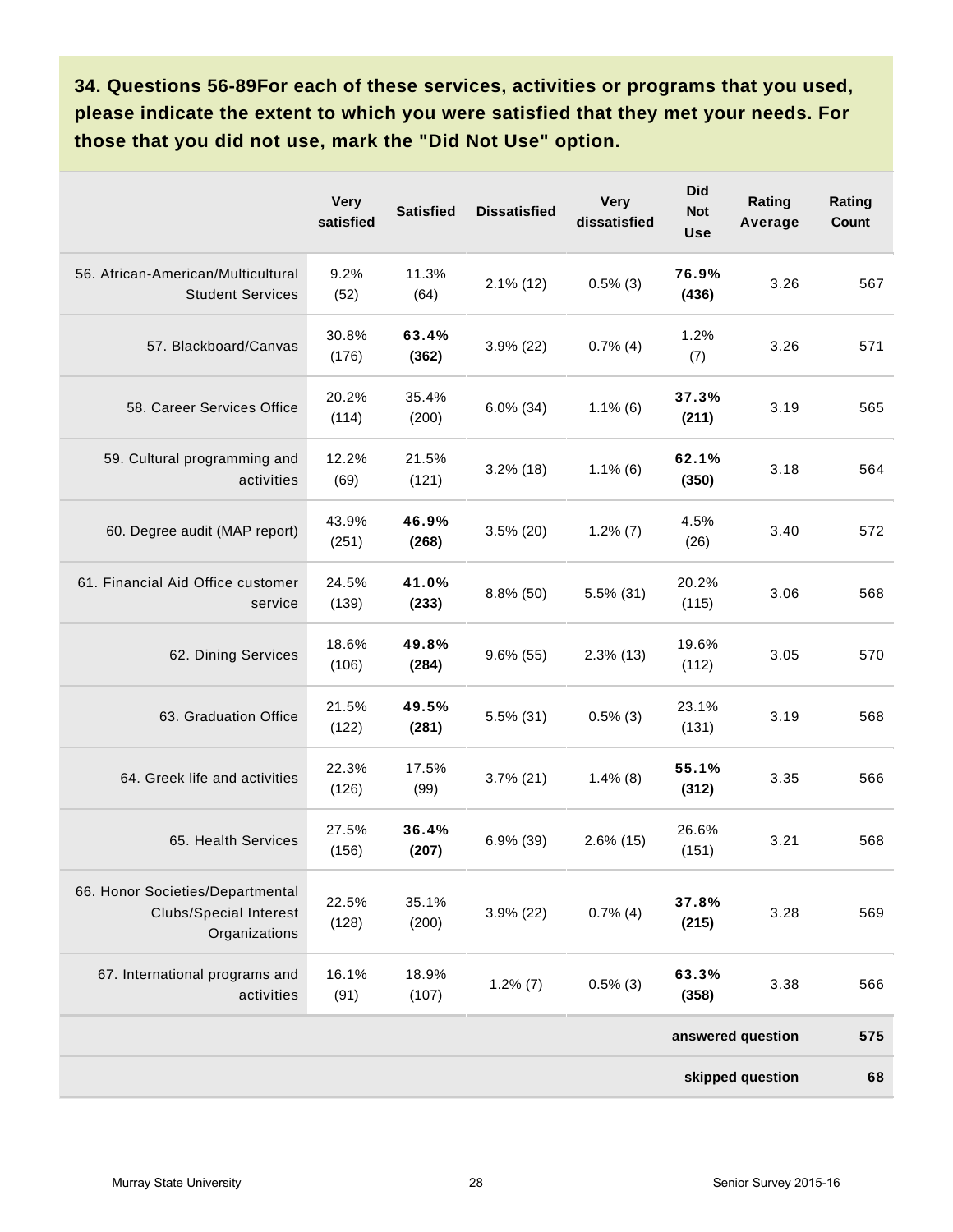**34. Questions 56-89For each of these services, activities or programs that you used, please indicate the extent to which you were satisfied that they met your needs. For those that you did not use, mark the "Did Not Use" option.**

| 68. International student support<br>services                    | 10.7%<br>(60)  | 11.4%<br>(64)  | $1.6\%$ (9)  | $0.4\%$ (2)  | 75.8%<br>(424)    | 3.35 | 559 |
|------------------------------------------------------------------|----------------|----------------|--------------|--------------|-------------------|------|-----|
| 69. Internet and wireless access<br>for study and research needs | 29.0%<br>(165) | 48.5%<br>(276) | 12.3% (70)   | $1.6\%$ (9)  | 8.6%<br>(49)      | 3.15 | 569 |
| 70. Intramural Sports and<br>Recreation                          | 22.8%<br>(129) | 30.1%<br>(170) | $0.9\%$ (5)  | $0.9\%$ (5)  | 45.3%<br>(256)    | 3.37 | 565 |
| 71. LGBT programs                                                | 9.0%<br>(51)   | 14.0%<br>(79)  | $1.8\%$ (10) | $0.7\%$ (4)  | 74.5%<br>(421)    | 3.23 | 565 |
| 72. Lowry Center/Developmental<br>courses and tutoring           | 12.1%<br>(68)  | 17.6%<br>(99)  | $1.4\%$ (8)  | $1.1\%$ (6)  | 67.8%<br>(381)    | 3.27 | 562 |
| 73. Library                                                      | 32.5%<br>(184) | 54.4%<br>(308) | $2.8\%$ (16) | $1.1\%$ (6)  | 9.2%<br>(52)      | 3.30 | 566 |
| 74. MSU web site                                                 | 32.9%<br>(186) | 59.0%<br>(334) | $5.1\%$ (29) | $1.4\%$ (8)  | 1.6%<br>(9)       | 3.25 | 566 |
| 75. NCAA Sports                                                  | 22.8%<br>(129) | 28.6%<br>(162) | $1.9%$ (11)  | $0.7\%$ (4)  | 45.9%<br>(260)    | 3.36 | 566 |
| 76. Online courses that are not<br><b>Blackboard or Canvas</b>   | 17.7%<br>(100) | 23.9%<br>(135) | 4.6% (26)    | $2.1\%$ (12) | 51.6%<br>(291)    | 3.18 | 564 |
| 77. Public Safety/Security<br><b>Services</b>                    | 27.0%<br>(152) | 41.2%<br>(232) | 4.4% (25)    | $3.4\%$ (19) | 24.0%<br>(135)    | 3.21 | 563 |
| 78. Registration through myGate                                  | 36.3%<br>(206) | 53.9%<br>(306) | $5.5\%$ (31) | $1.6\%$ (9)  | 2.8%<br>(16)      | 3.28 | 568 |
| 79. Residential College<br>programming and activities            | 27.5%<br>(155) | 33.9%<br>(191) | $3.5\%$ (20) | 1.8% (10)    | 33.3%<br>(188)    | 3.31 | 564 |
| 80. Scholarships/grants/student<br>employment                    | 30.6%<br>(173) | 45.8%<br>(259) | $8.1\%$ (46) | $2.8\%$ (16) | 12.7%<br>(72)     | 3.19 | 566 |
| 81. Services for non-traditional<br>students                     | 11.3%<br>(64)  | 14.2%<br>(80)  | $3.4\%$ (19) | $2.3\%$ (13) | 68.8%<br>(389)    | 3.11 | 565 |
|                                                                  |                |                |              |              | answered question |      | 575 |
|                                                                  |                |                |              |              | skipped question  |      | 68  |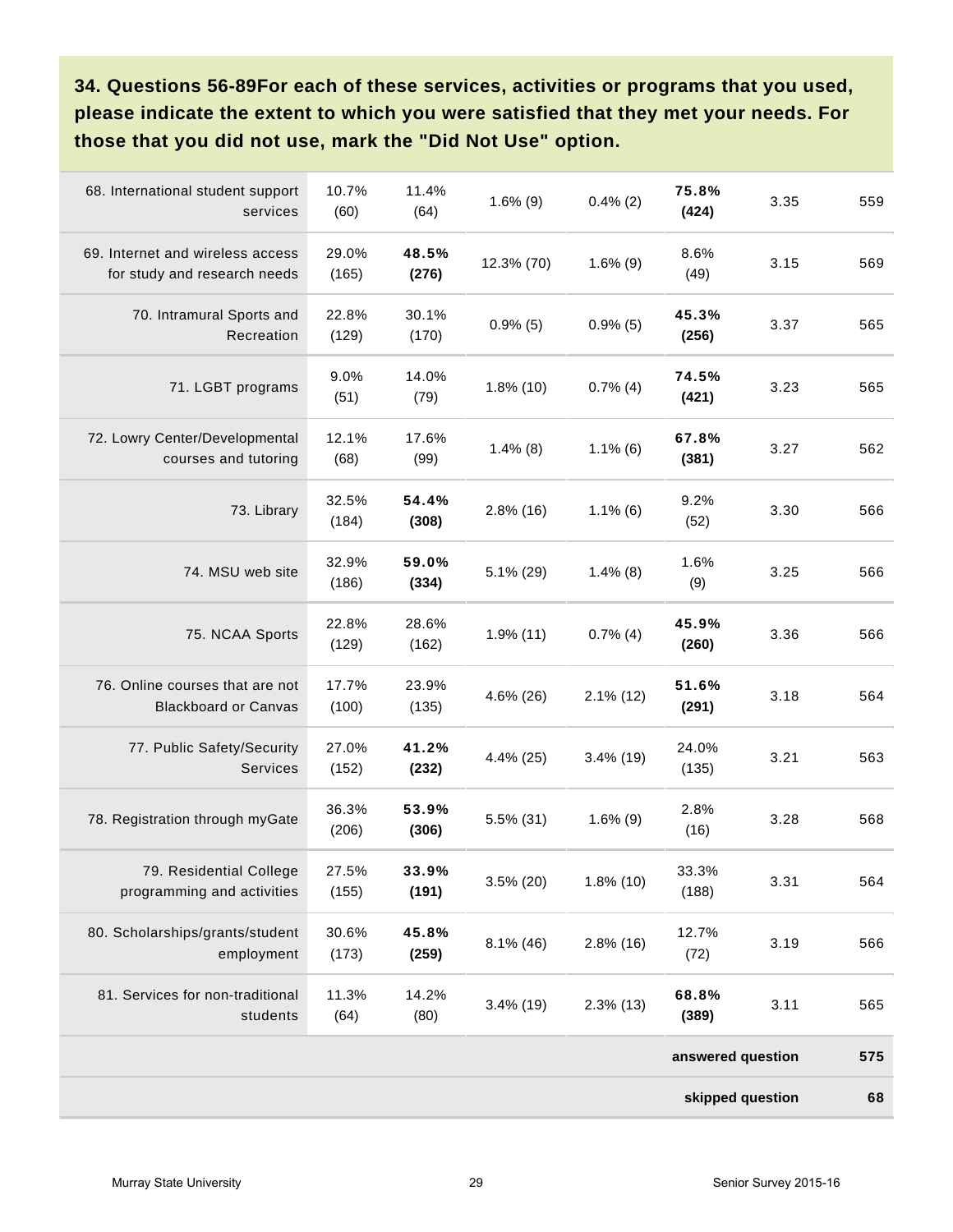**34. Questions 56-89For each of these services, activities or programs that you used, please indicate the extent to which you were satisfied that they met your needs. For those that you did not use, mark the "Did Not Use" option.**

| 82. Student Disability Services<br>(SDS) | 13.7%<br>(77)  | 11.2%<br>(63)  | $0.7\%$ (4)  | $0.4\%$ (2)  | 74.1%<br>(418)    | 3.47 | 564 |  |
|------------------------------------------|----------------|----------------|--------------|--------------|-------------------|------|-----|--|
| 83. Transcript requests                  | 24.9%<br>(141) | 44.4%<br>(252) | $7.2\%$ (41) | $1.8\%$ (10) | 21.7%<br>(123)    | 3.18 | 567 |  |
| 84. Student Support Services<br>(SSS)    | 14.7%<br>(83)  | 16.3%<br>(92)  | $1.4\%$ (8)  | $0.5\%$ (3)  | 67.0%<br>(378)    | 3.37 | 564 |  |
| 85. Transfer Center                      | 18.9%<br>(106) | 25.6%<br>(144) | $3.7\%$ (21) | $1.8\%$ (10) | 50.0%<br>(281)    | 3.23 | 562 |  |
| 86. University Counseling Services       | 14.7%<br>(83)  | 16.3%<br>(92)  | $2.7\%$ (15) | $1.4\%$ (8)  | 64.9%<br>(366)    | 3.26 | 564 |  |
| 87. Veteran Services                     | 10.9%<br>(61)  | 10.7%<br>(60)  | $0.7\%$ (4)  | $0.5\%$ (3)  | 77.2%<br>(433)    | 3.40 | 561 |  |
| 88. Wellness Center                      | 39.9%<br>(226) | 40.3%<br>(228) | $2.1\%$ (12) | $0.0\%$ (0)  | 17.7%<br>(100)    | 3.46 | 566 |  |
| 89. Women's Center                       | 11.3%<br>(64)  | 13.7%<br>(77)  | $0.9\%$ (5)  | $0.5\%$ (3)  | 73.6%<br>(415)    | 3.36 | 564 |  |
|                                          |                |                |              |              | answered question |      | 575 |  |
| skipped question                         |                |                |              |              |                   |      |     |  |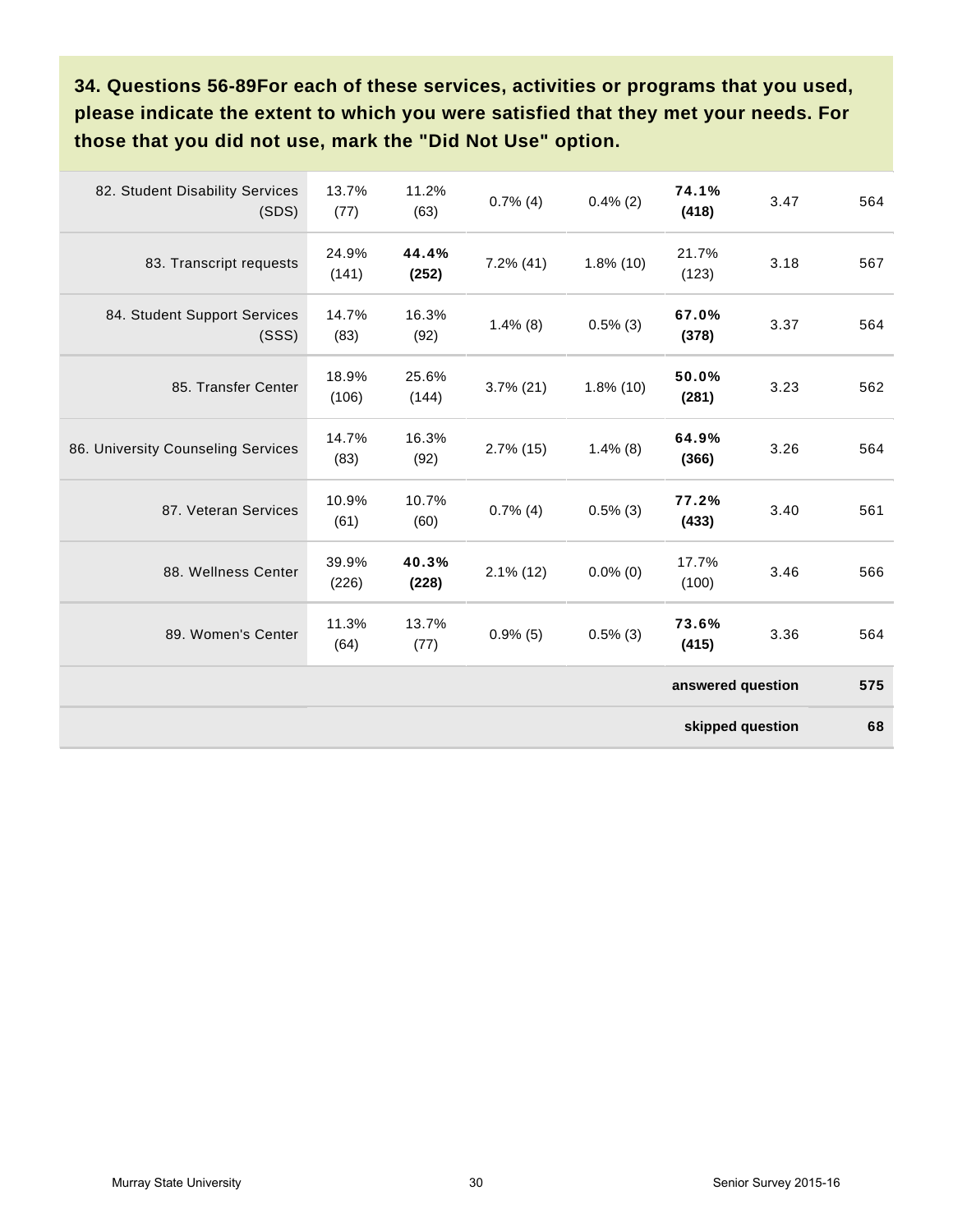

|                     | Response<br><b>Percent</b> | <b>Response</b><br>Count |
|---------------------|----------------------------|--------------------------|
| Did not participate | 43.0%                      | 249                      |
| Frequently          | 13.0%                      | 75                       |
| Occasionally        | 23.3%                      | 135                      |
| Seldom              | 20.7%                      | 120                      |
|                     | answered question          | 579                      |
|                     | skipped question           | 64                       |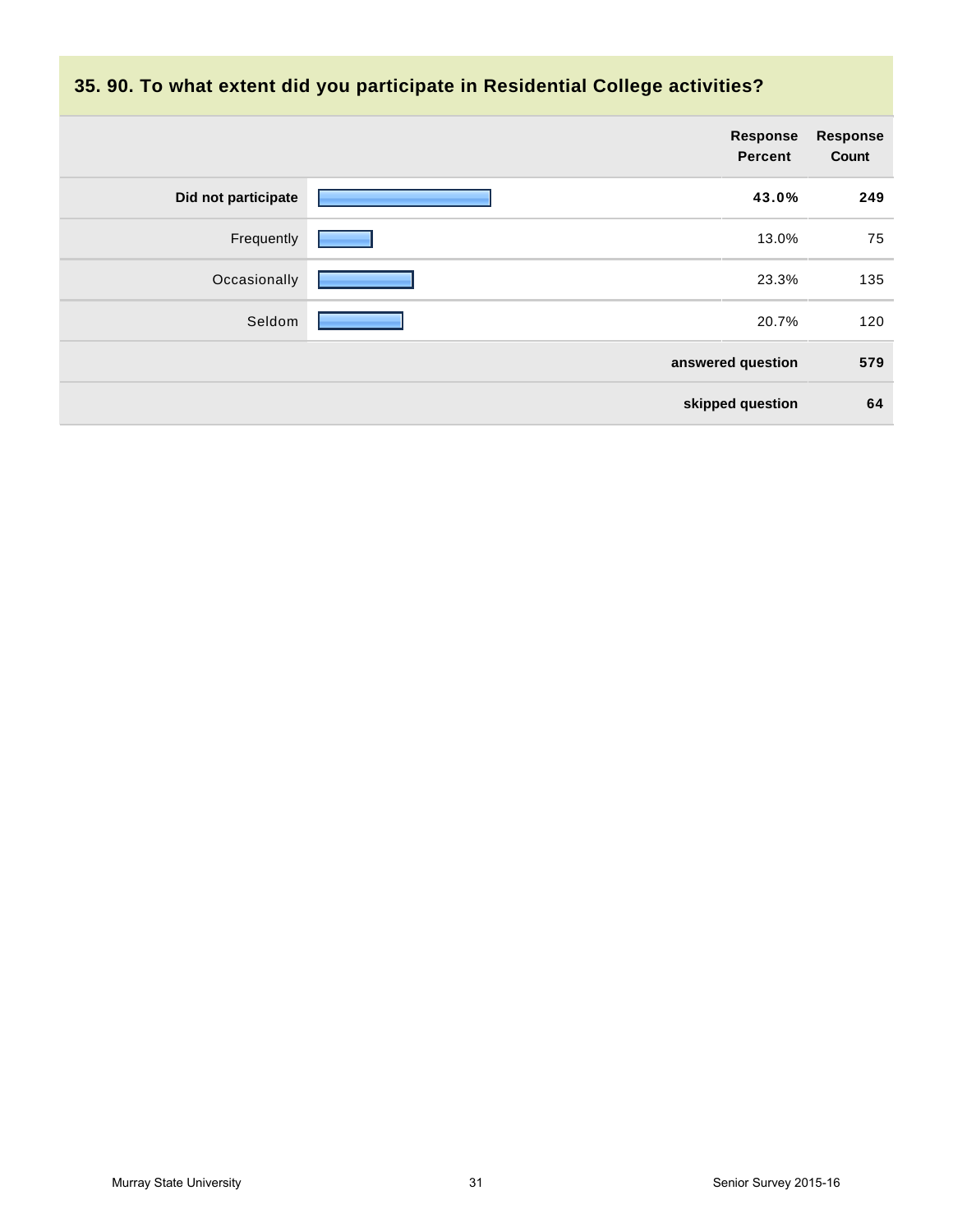## **35. 90. To what extent did you participate in Residential College activities?**

| 579 | answered question |  |
|-----|-------------------|--|
| 64  | skipped question  |  |
|     |                   |  |

## **36. 91. Which phrase best describes your opinion of Residential Colleges?**

|                                           | Response<br><b>Percent</b> | <b>Response</b><br>Count |
|-------------------------------------------|----------------------------|--------------------------|
| Not familiar with Residential<br>Colleges | 27.8%                      | 161                      |
| Very positive                             | 18.1%                      | 105                      |
| <b>Positive</b>                           | 43.5%                      | 252                      |
| Negative                                  | 8.6%                       | 50                       |
| Very negative                             | П<br>1.9%                  | 11                       |
|                                           | answered question          | 579                      |
|                                           | skipped question           | 64                       |

## **37. 92. When you graduate how many times will you have studied abroad during your university career?**

|               | Response<br><b>Percent</b> | <b>Response</b><br>Count |
|---------------|----------------------------|--------------------------|
| <b>None</b>   | 76.7%                      | 444                      |
| One           | 20.4%                      | 118                      |
| Two           | $\blacksquare$<br>2.2%     | 13                       |
| Three or more | $\mathbf{I}$<br>0.7%       | $\overline{4}$           |
|               | answered question          | 579                      |
|               | skipped question           | 64                       |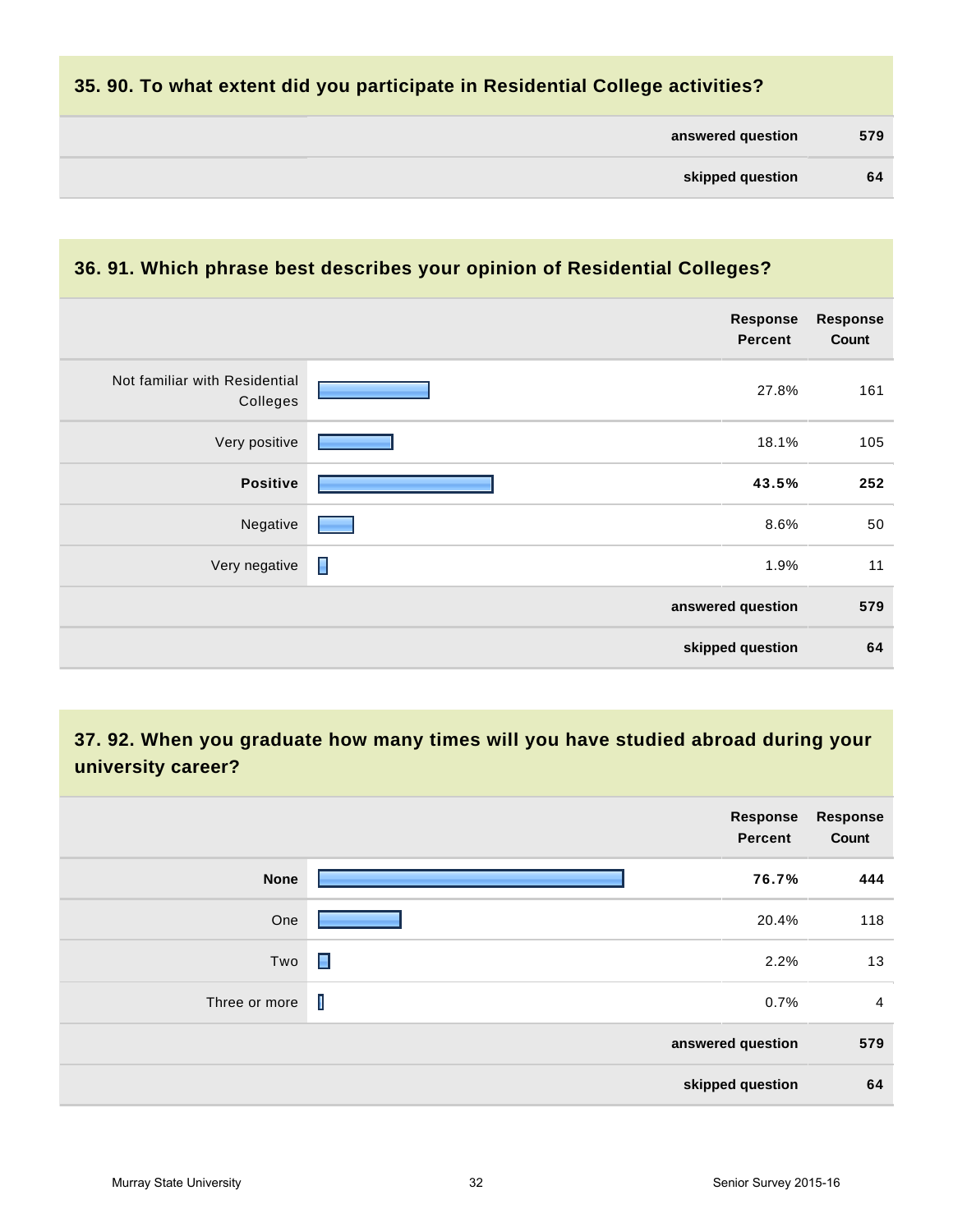**38. Questions 93-102 The University has formulated ten desired "Characteristics of the Murray State University Graduate." Please indicate how effective your MSU experience was in enhancing your abilities in each area.**

|                                                                                                                                                                      | <b>Very</b><br>effective | <b>Effective</b> | <b>Ineffective</b> | <b>Very</b><br>ineffective | Rating<br>Average | Rating<br>Count |  |
|----------------------------------------------------------------------------------------------------------------------------------------------------------------------|--------------------------|------------------|--------------------|----------------------------|-------------------|-----------------|--|
| 93. Engage in mature,<br>independent and creative thought<br>and express that thought<br>effectively in oral and written<br>communication;                           | 45.3% (250)              | 51.6% (285)      | $2.5\%$ (14)       | $0.5\%$ (3)                | 3.42              | 552             |  |
| 94. Understand and apply the<br>critical and scientific<br>methodologies that academic<br>disciplines employ to discover<br>knowledge and ascertain its<br>validity; | 41.7% (230)              | 52.2% (288)      | $6.0\%$ (33)       | $0.2\%$ (1)                | 3.35              | 552             |  |
| 95. Apply sound standards of<br>information gathering, analysis<br>and evaluation to reach logical<br>decisions;                                                     | 44.0% (243)              | 52.5% (290)      | $3.1\%$ (17)       | $0.4\%$ (2)                | 3.40              | 552             |  |
| 96. Understand the roles and<br>applications of science and<br>technology in the solution of the<br>problems of a changing world;                                    | 39.3% (217)              | 52.7% (291)      | $7.6\%$ (42)       | $0.4\%$ (2)                | 3.31              | 552             |  |
| 97. Demonstrate a critical<br>understanding of the world's<br>historical, literary, philosophical<br>and artistic traditions;                                        | 35.6% (196)              | 53.5% (295)      | 10.3% (57)         | $0.5\%$ (3)                | 3.24              | 551             |  |
| 98. Understand the dynamics of<br>cultural diversity, of competing<br>economic and political systems,<br>and of complex moral and ethical<br>issues;                 | 39.5% (218)              | 53.3% (294)      | $6.0\%$ (33)       | $1.3\%$ (7)                | 3.31              | 552             |  |
| 99. Understand the nature of and<br>engage in ethical behavior and<br>responsible citizenship;                                                                       | 43.3% (239)              | 51.4% (284)      | 4.7% (26)          | $0.5\%$ (3)                | 3.38              | 552             |  |
|                                                                                                                                                                      |                          |                  |                    |                            | answered question | 555             |  |
| skipped question                                                                                                                                                     |                          |                  |                    |                            |                   |                 |  |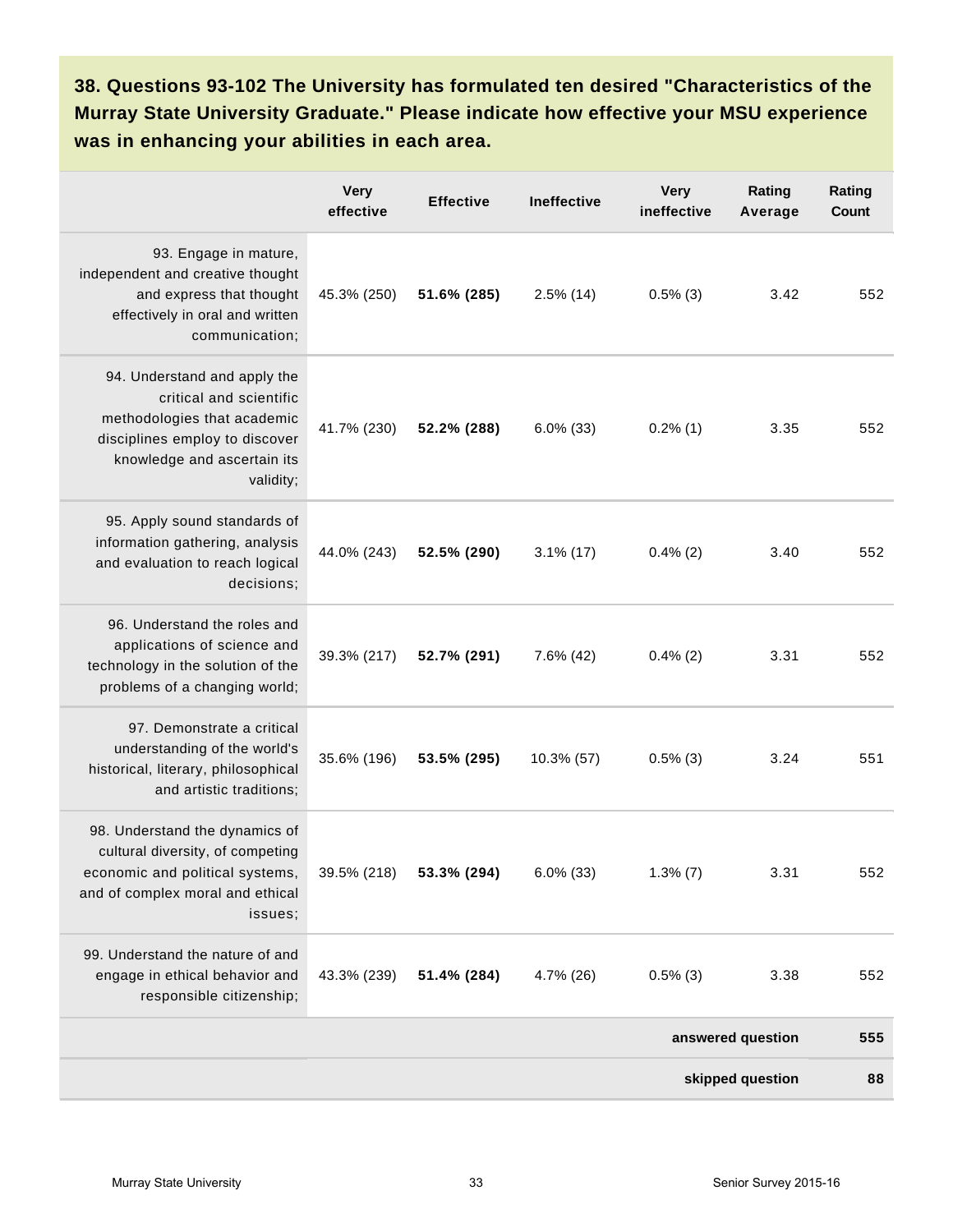**38. Questions 93-102 The University has formulated ten desired "Characteristics of the Murray State University Graduate." Please indicate how effective your MSU experience was in enhancing your abilities in each area.**

| 100. Understand the importance of<br>the behaviors necessary to<br>maintain a healthy lifestyle; | 39.9% (220) | 52.1% (287) | $7.1\%$ (39) | $0.9\%$ (5)       | 3.31 | 551 |  |
|--------------------------------------------------------------------------------------------------|-------------|-------------|--------------|-------------------|------|-----|--|
| 101. Demonstrate mastery of a<br>chosen field of study;                                          | 49.5% (273) | 47.3% (261) | $2.9\%$ (16) | $0.4\%$ (2)       | 3.46 | 552 |  |
| 102. Value intellectual pursuit and<br>continuous learning in a changing<br>world.               | 48.5% (268) | 48.5% (268) | $2.9\%$ (16) | $0.2\%$ (1)       | 3.45 | 553 |  |
|                                                                                                  |             |             |              | answered question |      |     |  |
| skipped question                                                                                 |             |             |              |                   |      | 88  |  |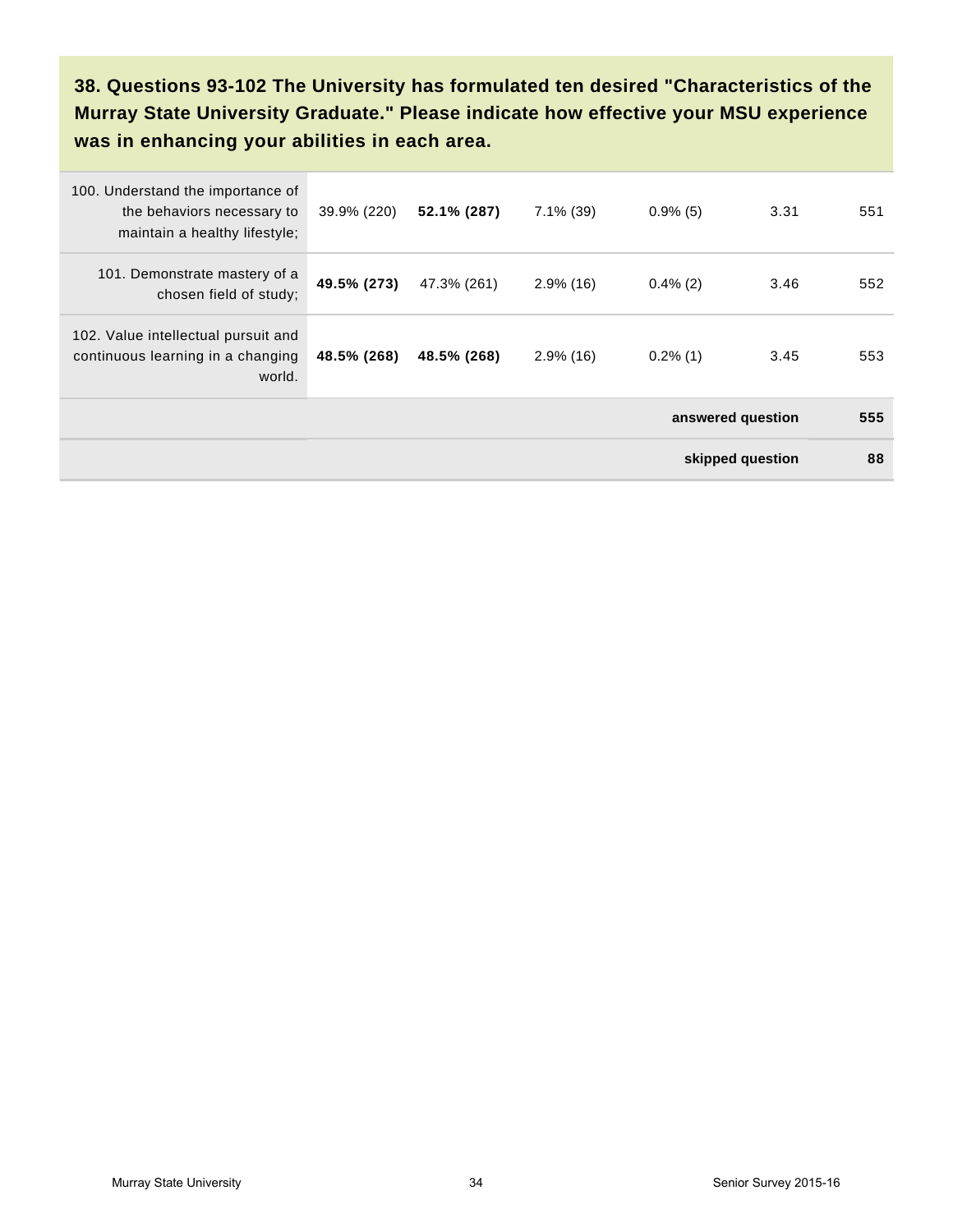| 39. 103. What do you expect to do after you graduate?  |                                   |                                 |  |
|--------------------------------------------------------|-----------------------------------|---------------------------------|--|
|                                                        | <b>Response</b><br><b>Percent</b> | <b>Response</b><br><b>Count</b> |  |
| I am unsure of my immediate<br>plans.                  | 6.3%                              | 36                              |  |
| I will look for a job.                                 | 36.6%                             | 208                             |  |
| I will continue working in the<br>position I now have. | 6.5%                              | 37                              |  |
| I will work at a position I recently<br>accepted.      | 17.8%                             | 101                             |  |
| I will do additional undergraduate<br>work.            | $\mathbf I$<br>0.7%               | 4                               |  |
| I will go to graduate school.                          | 24.8%                             | 141                             |  |
| I will go to law school.                               | $\blacksquare$<br>2.1%            | 12                              |  |
| I will go to medical school.                           | П<br>1.8%                         | 10                              |  |
| I will go to other professional<br>school.             | $\blacksquare$<br>3.3%            | 19                              |  |
| I will not work or attend school.                      | 0.0%                              | $\mathbf 0$                     |  |
|                                                        | answered question                 | 568                             |  |
|                                                        | skipped question                  | 75                              |  |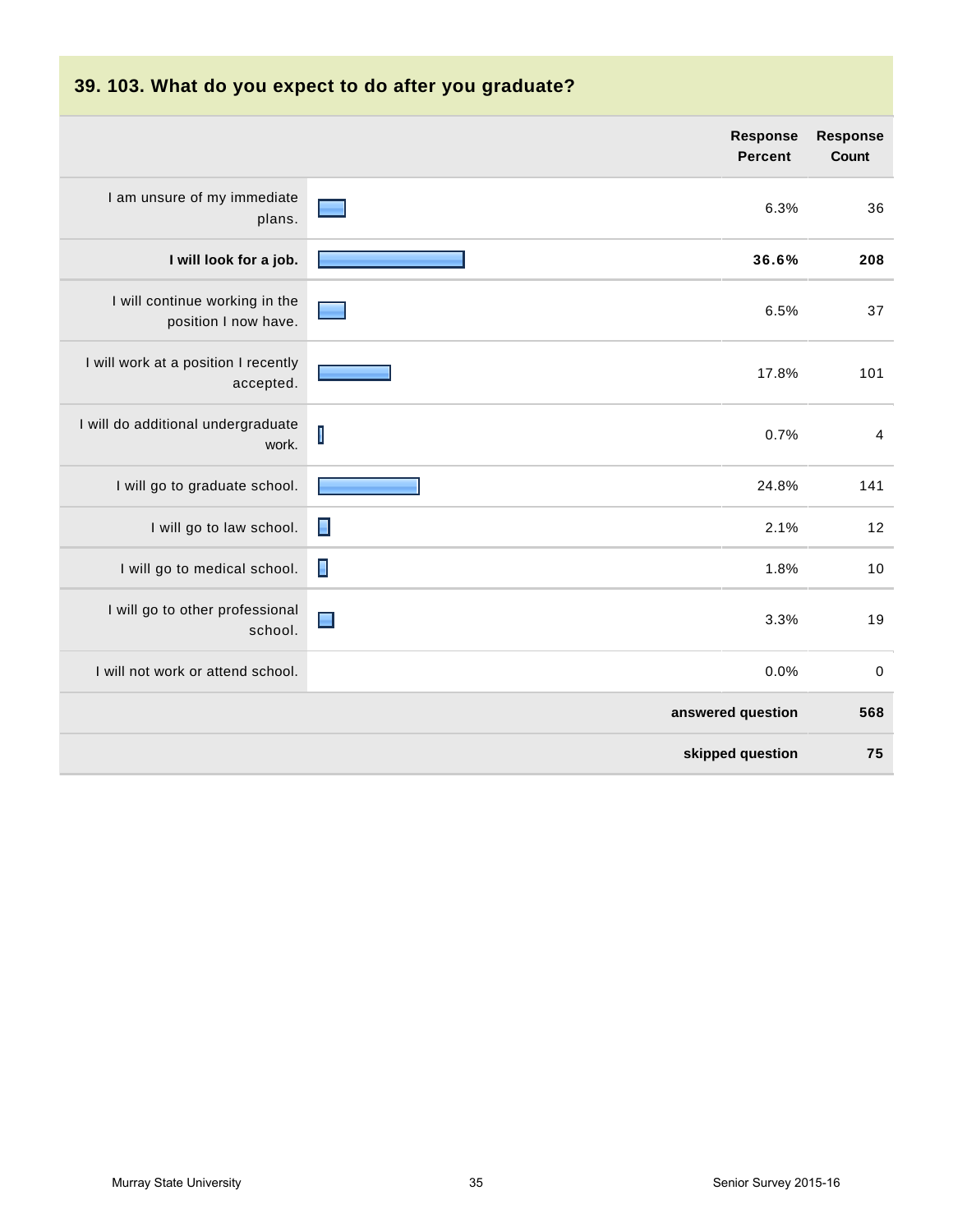| 39. 103. What do you expect to do after you graduate? |     |
|-------------------------------------------------------|-----|
| answered question                                     | 568 |
| skipped question                                      | 75  |
|                                                       |     |

## **40. 104. If you are already employed, how closely related is your job to your field of study?**

|                     | Response<br><b>Percent</b> | <b>Response</b><br>Count |
|---------------------|----------------------------|--------------------------|
| Extremely close     | 28.0%                      | 158                      |
| Somewhat close      | 14.2%                      | 80                       |
| Somewhat different  | 5.0%<br>e                  | 28                       |
| Extremely different | 9.2%                       | 52                       |
| I cannot determine  | I<br>1.2%                  | $\overline{7}$           |
| Does not apply      | 42.4%                      | 239                      |
| answered question   |                            | 564                      |
|                     | skipped question           | 79                       |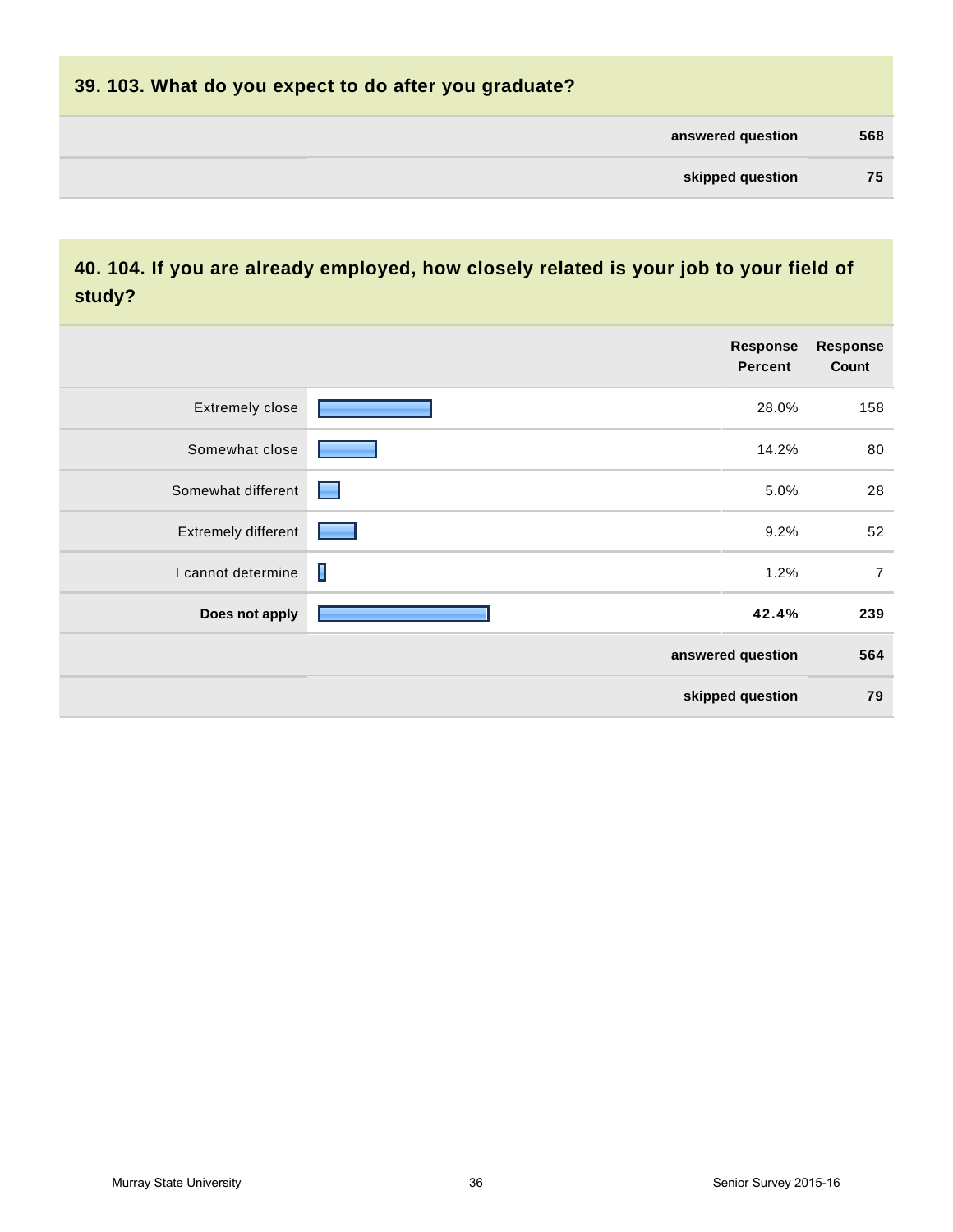## **41. 105. If you intend to work full-time, what do you expect your salary to be?**

|                     |                  | Response<br><b>Percent</b> | <b>Response</b><br>Count |
|---------------------|------------------|----------------------------|--------------------------|
| Above \$75,000      | $\blacksquare$   | 3.7%                       | 21                       |
| \$65,000 - \$75,000 | <b>September</b> | 4.6%                       | 26                       |
| \$55,000 - \$64,999 |                  | 9.8%                       | 55                       |
| \$45,000 - \$54,999 |                  | 17.5%                      | 98                       |
| \$35,000 - \$44,999 |                  | 22.6%                      | 127                      |
| \$25,000 - \$34,999 |                  | 13.9%                      | 78                       |
| Below \$25,000      |                  | 6.2%                       | 35                       |
| Does not apply      |                  | 21.6%                      | 121                      |
|                     |                  | answered question          | 561                      |
|                     |                  | skipped question           | 82                       |